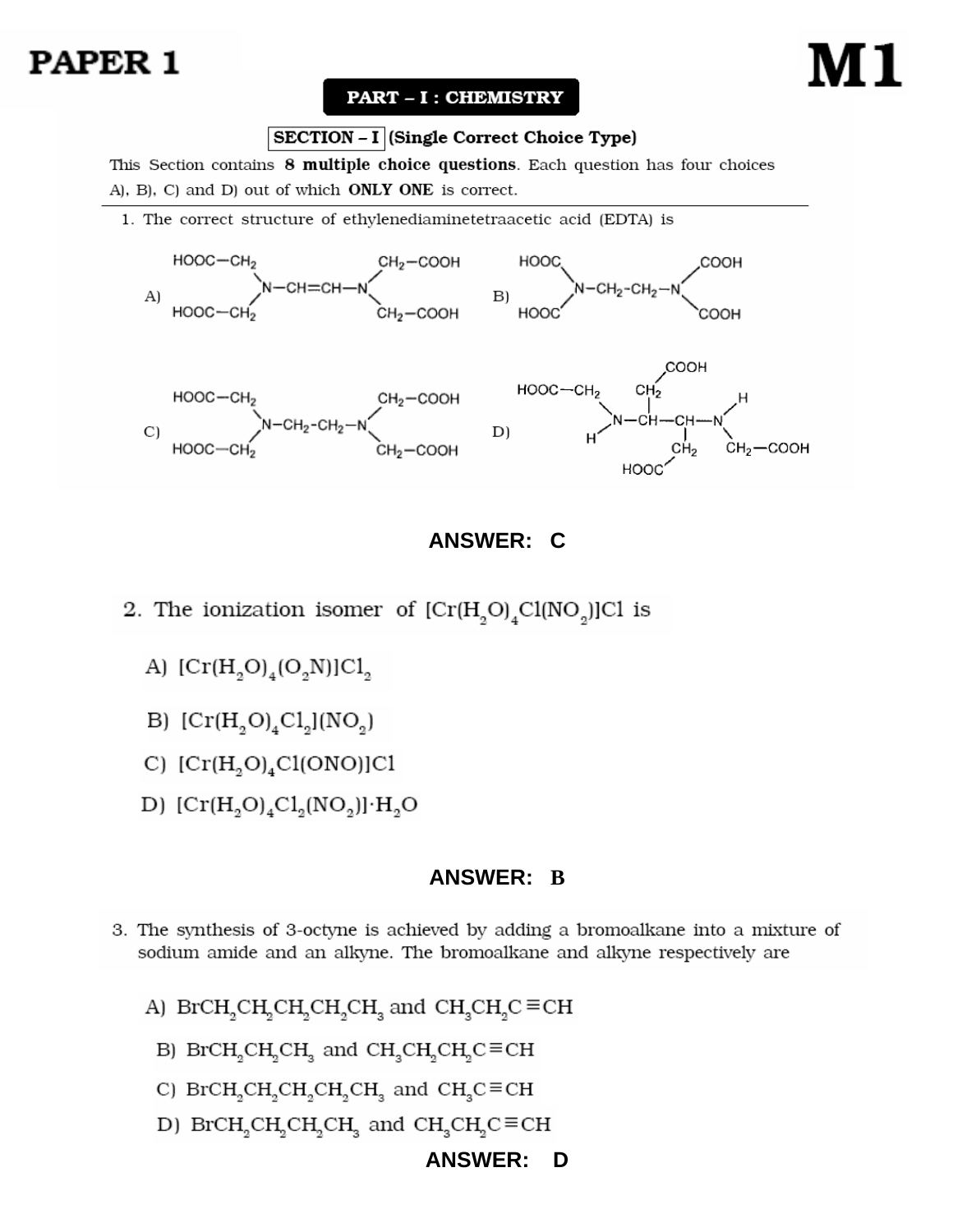4. The correct statement about the following disaccharide is



- A) Ring (a) is pyranose with  $\alpha$ -glycosidic link
- B) Ring (a) is furanose with  $\alpha$ -glycosidic link
- C) Ring (b) is furanose with  $\alpha$ -glycosidic link
- D) Ring (b) is pyranose with  $\beta$ -glycosidic link

#### **ANSWER: A**

![](_page_1_Figure_7.jpeg)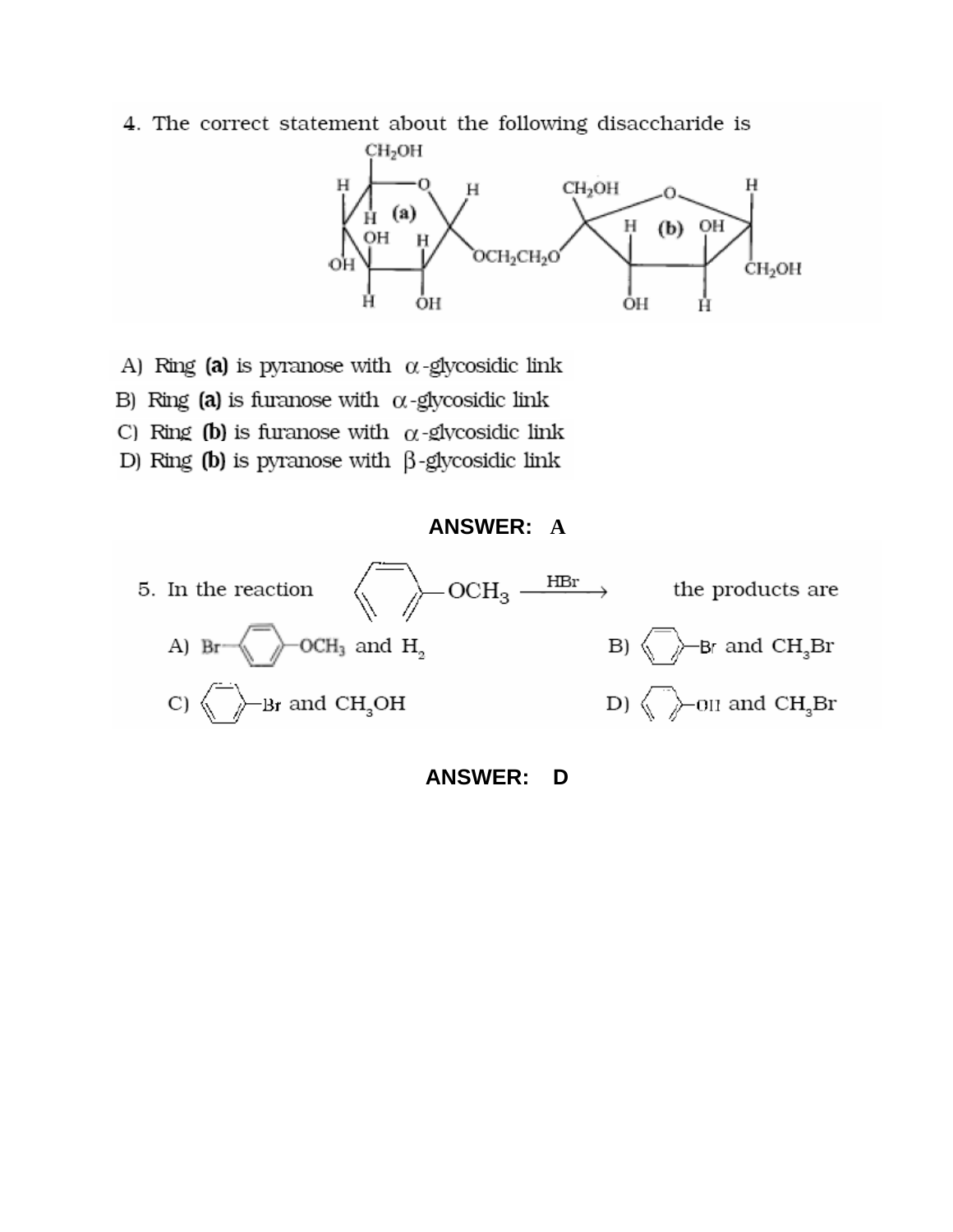6. Plots showing the variation of the rate constant (k) with temperature (T) are given below. The plot that follows Arrhenius equation is

![](_page_2_Figure_1.jpeg)

**ANSWER: A**<br>7. The species which by definition has **ZERO** standard molar enthalpy of formation at 298 K is

|  | A) $\text{Br}_{2}$ (g) | B) $Cl2$ (g) | C) $H_2O$ (g) | D) CH <sub>4</sub> (g) |
|--|------------------------|--------------|---------------|------------------------|
|--|------------------------|--------------|---------------|------------------------|

### **ANSWER: B**

8. The bond energy (in kcal mol<sup>-1</sup>) of a C-C single bond is approximately B) 10 C) 100 D) 1000 A) 1

# **ANSWER: C**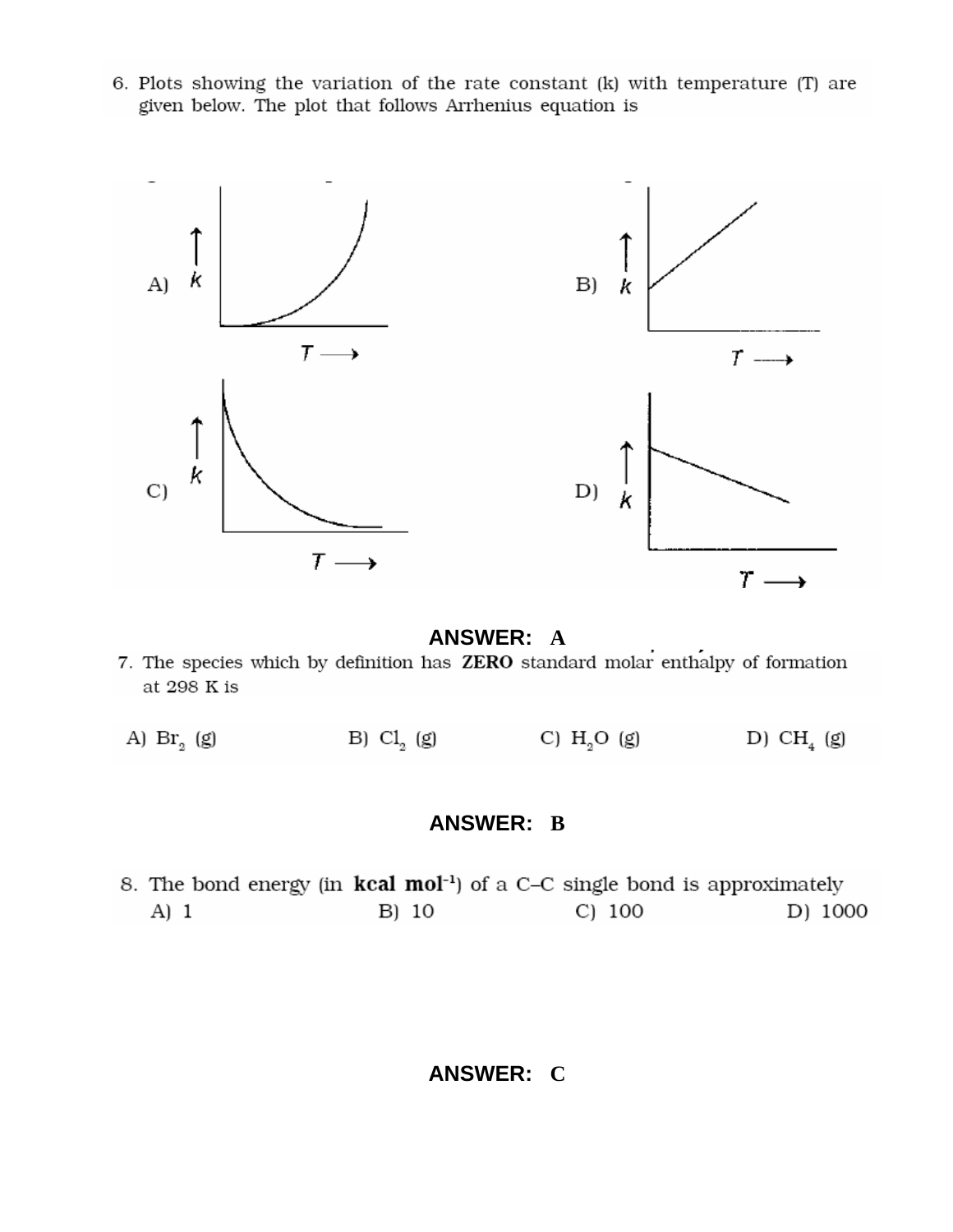# **SECTION - II** (Multiple Correct Choice Type)

9. The reagent(s) used for softening the temporary hardness of water is (are) A)  $Ca_3(PO_4)_2$ B)  $Ca(OH)_{2}$ C)  $\text{Na}_2\text{CO}_3$ D) NaOCl

![](_page_3_Figure_2.jpeg)

![](_page_3_Figure_3.jpeg)

#### 11. In the Newman projection for 2,2-dimethylbutane

![](_page_3_Figure_5.jpeg)

![](_page_3_Figure_6.jpeg)

C)  $C_2H_5$  and H D)  $CH<sub>3</sub>$  and  $CH<sub>3</sub>$ 

#### **ANSWER: B and D**

12. Among the following, the intensive property is (properties are)

- A) molar conductivity B) electromotive force
- C) resistance D) heat capacity

# **ANSWER: A and B**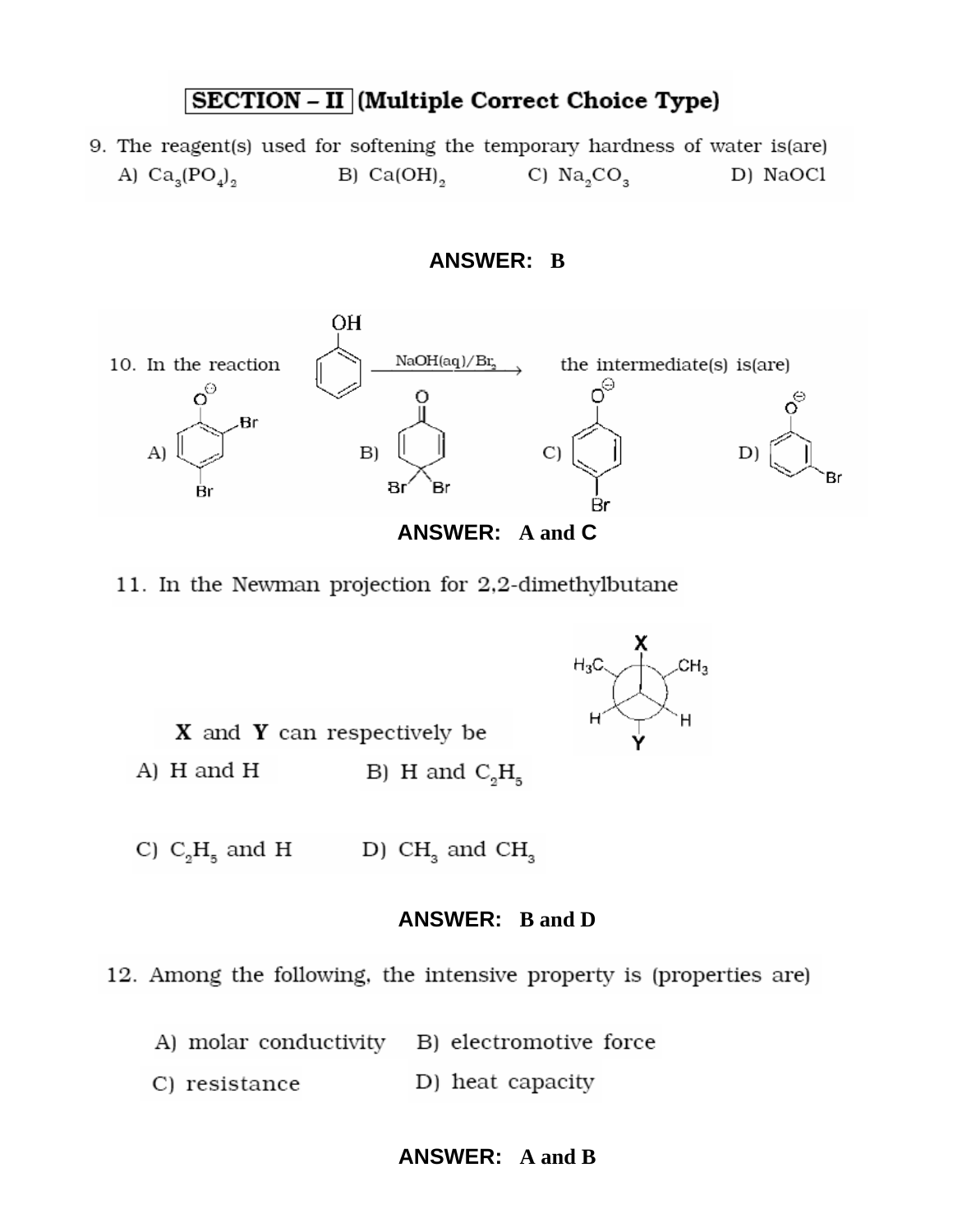- 13. Aqueous solutions of HNO<sub>2</sub>, KOH, CH<sub>2</sub>COOH, and CH<sub>2</sub>COONa of identical concentrations are provided. The pair(s) of solutions which form a buffer upon mixing is (are)
	- A)  $HNO<sub>3</sub>$  and  $CH<sub>3</sub>COOH$
- B) KOH and CH<sub>3</sub>COONa
- C) HNO and CH COONa D) CH<sub>2</sub>COOH and CH<sub>2</sub>COONa

# **ANSWER: C and D** SECTION - III (Paragraph Type)

#### Paragraph for Questions 14 to 16

Copper is the most noble of the first row transition metals and occurs in small deposits in several countries. Ores of copper include chalcanthite (CuSO<sub>4</sub>·5H<sub>2</sub>O), atacamite (Cu<sub>2</sub>Cl(OH)<sub>3</sub>), cuprite (Cu<sub>2</sub>O), copper glance (Cu<sub>2</sub>S) and malachite (Cu<sub>2</sub>(OH)<sub>2</sub>CO<sub>3</sub>). However, 80% of the world copper production comes from the ore chalcopyrite (CuFeS<sub>2</sub>). The extraction of copper from chalcopyrite involves partial roasting, removal of iron and self-reduction.

- 14. Partial roasting of chalcopyrite produces
	- A) Cu<sub>2</sub>S and FeO
	- B) Cu<sub>2</sub>O and FeO
	- C) CuS and  $Fe<sub>2</sub>O<sub>2</sub>$
	- D)  $Cu<sub>2</sub>O$  and  $Fe<sub>2</sub>O<sub>3</sub>$

#### **ANSWER: A**

- 15. Iron is removed from chalcopyrite as
	- A) FeO B) FeS
	- C)  $Fe_2O_2$ D) FeSiO<sub>2</sub>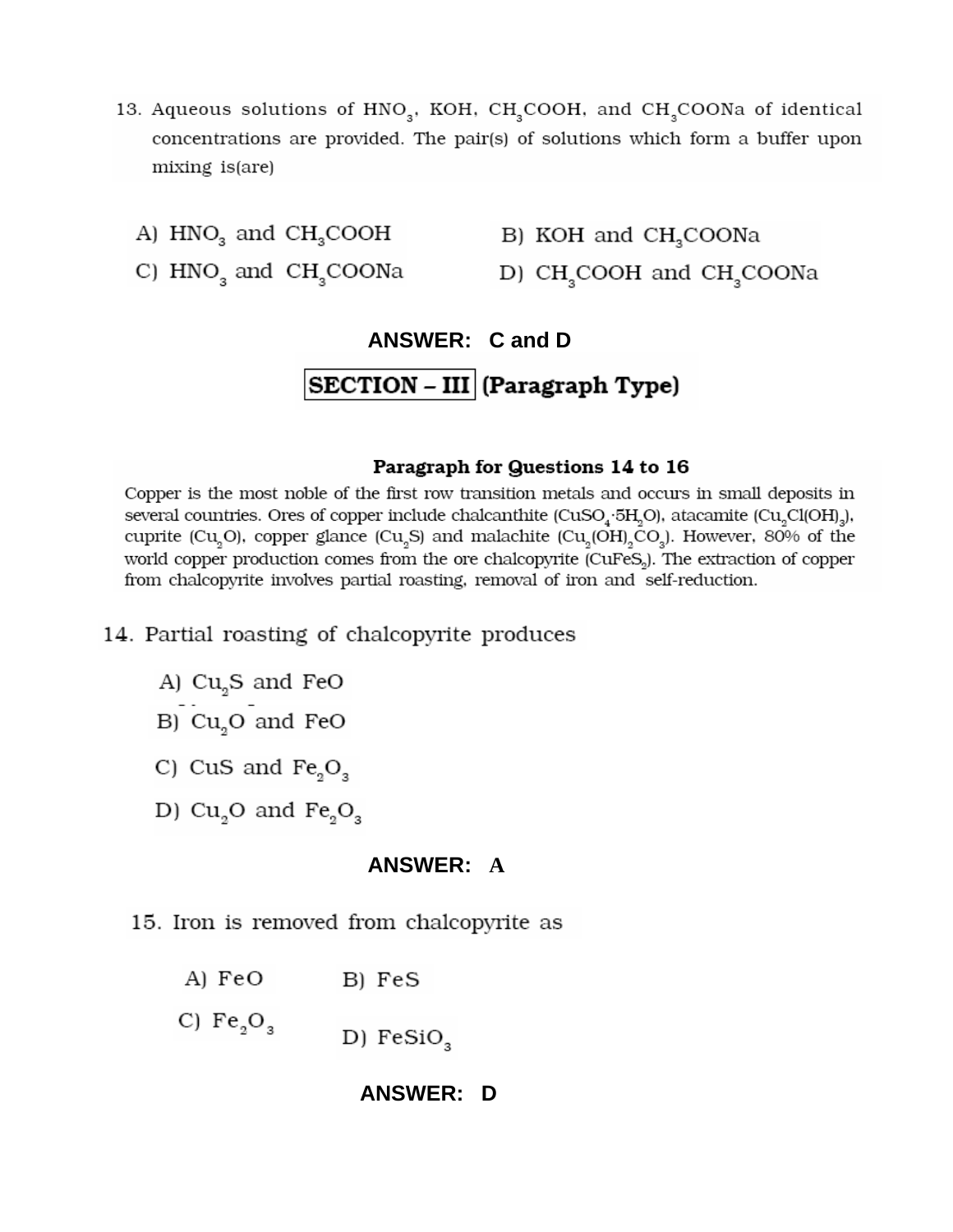A) S  $B) O<sup>2</sup>$ 

C)  $S^{2-}$  D)  $SO_2$ 

#### **ANSWER: C**

#### Paragraph for Questions 17 to 18

The concentration of potassium ions inside a biological cell is at least twenty times higher than the outside. The resulting potential difference across the cell is important in several processes such as transmission of nerve impulses and maintaining the ion balance. A simple model for such a concentration cell involving a metal M is:

 $M(s)$  |  $M^+(aq; 0.05 \text{ molar})$  ||  $M^+(aq; 1 \text{ molar})$  |  $M(s)$ 

For the above electrolytic cell the magnitude of the cell potential  $|E_{cell}| = 70$  mV.

17. For the above cell

| A) $E_{cell} < 0$ ; $\Delta G > 0$ B) $E_{cell} > 0$ ; $\Delta G < 0$ |                                                                                         |
|-----------------------------------------------------------------------|-----------------------------------------------------------------------------------------|
|                                                                       | C) $E_{\text{coll}} < 0$ ; $\Delta G^0 > 0$ D) $E_{\text{coll}} > 0$ ; $\Delta G^0 < 0$ |

#### **ANSWER: B**

- 18. If the 0.05 molar solution of  $M<sup>+</sup>$  is replaced by a 0.0025 molar  $M<sup>+</sup>$  solution, then the magnitude of the cell potential would be
	- A) 35 mV B) 70 mV
	- D) 700 mV C)  $140 \text{ mV}$

### **ANSWER: C**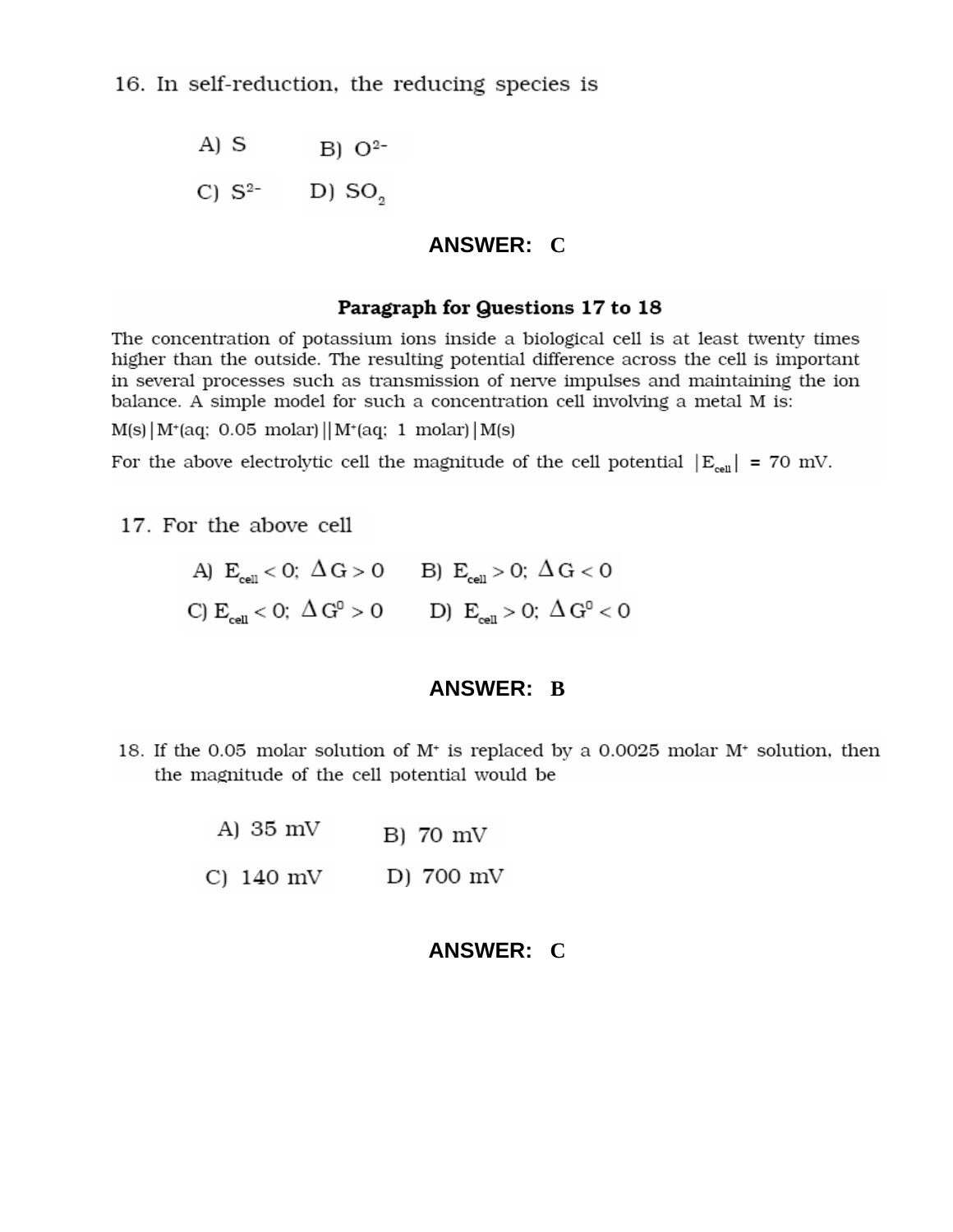# SECTION - IV (Integer Type)

19. The total number of basic groups in the following form of lysine is  $H_3N$  --CH<sub>2</sub> -- CH<sub>2</sub> -- CH<sub>2</sub> -- CH<sub>2</sub>

![](_page_6_Figure_2.jpeg)

# **ANSWER: 2**

20. The total number of cyclic isomers possible for a hydrocarbon with the molecular formula  $C_4H_6$  is

21. In the ecular aldol condensation  $\mathbf{Y}$   $\frac{1. \text{ NaOH(aq)}}{2. \text{ heat}}$  $\frac{1. O_3}{2. Zn, H_2O}$ produ

**ANSWER: 5**

#### **ANSWER: 1**

22. Amongst the following, the total number of compounds soluble in aqueous NaOH is

![](_page_6_Figure_8.jpeg)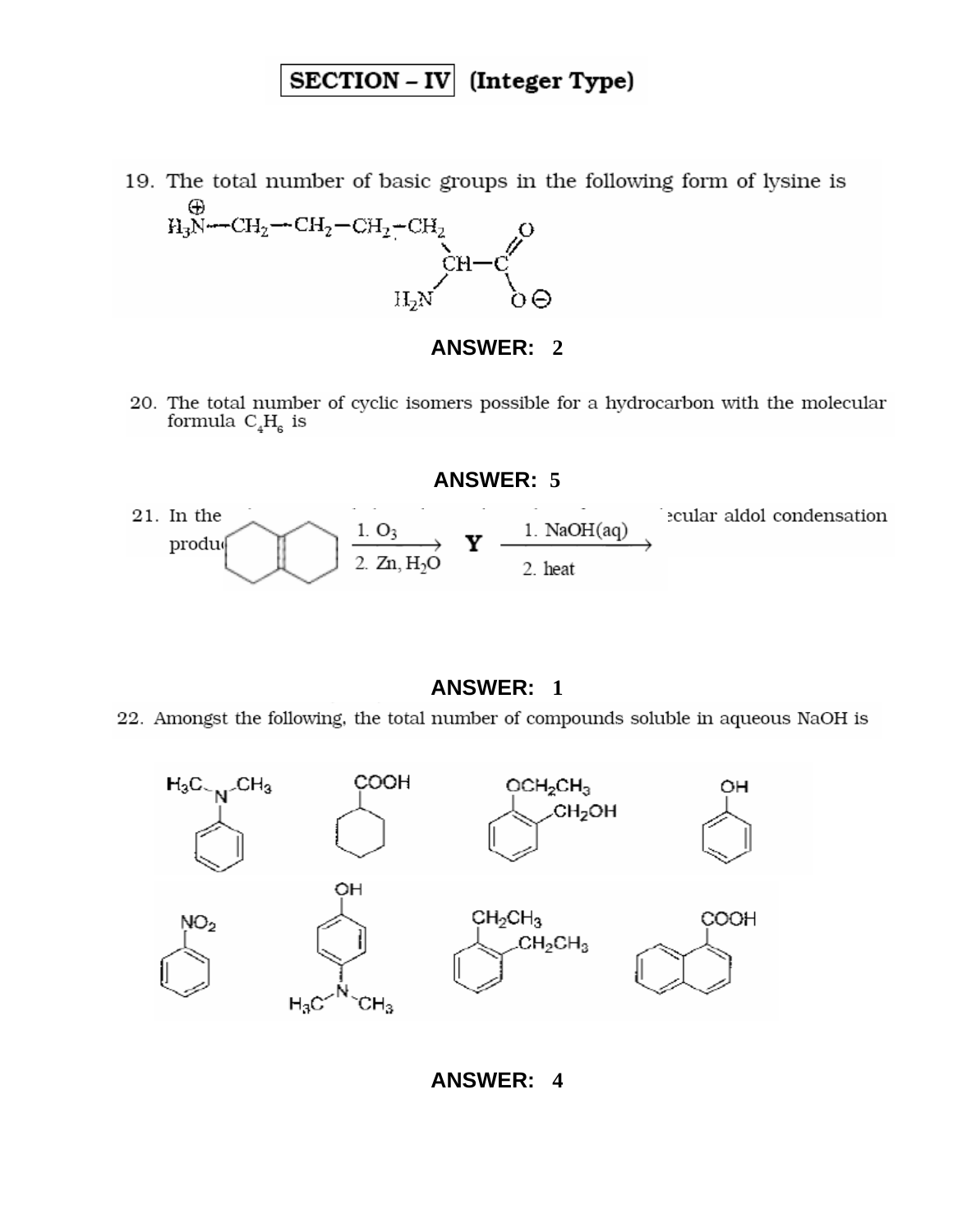23. Amongst the following, the total number of compounds whose aqueous solution turns red litmus paper blue is

 $\begin{array}{lllllll} \text{KCN} & \text{K}_{2}\text{SO}_4 & (\text{NH}_4)_{2}\text{C}_{2}\text{O}_4 & \text{NaCl} & \text{Zn(\text{NO}_3)_{2}} \\ \text{FeCl}_3 & \text{K}_{2}\text{CO}_3 & \text{NH}_4\text{NO}_3 & \text{LiCN} & \end{array}$ 

#### **ANSWER: 3**

- 24. Based on VSEPR theory, the number of 90 degree F–Br–F angles in  $\mathrm{BrF}_{_5}$  is **ANSWER: either 0 or 8**
- 25. The value of n in the molecular formula  $Be<sub>n</sub>Al<sub>2</sub>Si<sub>6</sub>O<sub>18</sub>$  is

#### **ANSWER: 3**

26. A student performs a titration with different burettes and finds titre values of 25.2 mL, 25.25 mL, and 25.0 mL. The number of significant figures in the average titre value is

#### **ANSWER: 3**

27. The concentration of R in the reaction R  $\rightarrow$  P was measured as a function of time and the following data is obtained:

| $\vert$ [R] (molar)   1.0   0.75   0.40   0.10 |  |                      |
|------------------------------------------------|--|----------------------|
| $t(\min.)$                                     |  | $0.0$ 0.05 0.12 0.18 |

The order of the reaction is

#### **ANSWER: 0**

28. The number of neutrons emitted when  $^{235}_{92}$ U undergoes controlled nuclear fission

to  $^{142}_{54}$ Xe and  $^{90}_{38}$ Sr is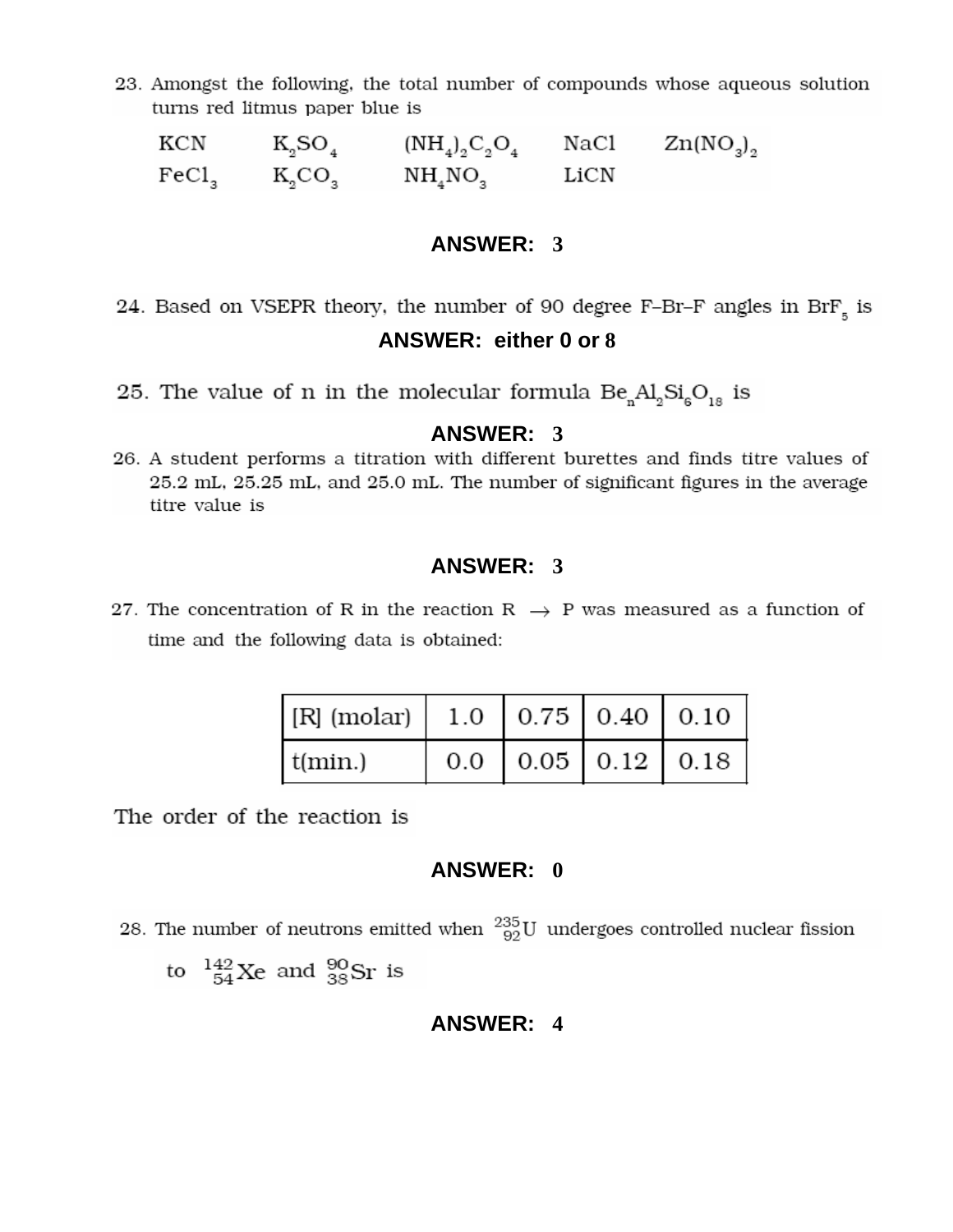# **PART - II : MATHEMATICS** SECTION - I (Single Correct Choice Type)

29. If the angles A, B and C of a triangle are in an arithmetic progression and if a, b and c denote the lengths of the sides opposite to A, B and C respectively, then

the value of the expression 
$$
\frac{a}{c} \sin 2C + \frac{c}{a} \sin 2A
$$
 is  
\nA)  $\frac{1}{2}$  \nB)  $\frac{\sqrt{3}}{2}$  \nC) 1 \nD)  $\sqrt{3}$ 

#### **ANSWER: D**

30. Equation of the plane containing the straight line  $\frac{x}{2} = \frac{y}{3} = \frac{z}{4}$  and perpendicular to the plane containing the straight lines  $\frac{x}{3} = \frac{y}{4} = \frac{z}{2}$  and  $\frac{x}{4} = \frac{y}{2} = \frac{z}{3}$  is A)  $x + 2y - 2z = 0$  B)  $3x + 2y - 2z = 0$  C)  $x - 2y + z = 0$  D)  $5x + 2y - 4z = 0$ 

#### **ANSWER: C**

31. Let  $\omega$  be a complex cube root of unity with  $\omega \neq 1$ . A fair die is thrown three times. If  $r_1$ ,  $r_2$  and  $r_3$  are the numbers obtained on the die, then the probability that  $\omega^{T_1} + \omega^{T_2} + \omega^{T_3} = 0$  is

B)  $\frac{1}{9}$  C)  $\frac{2}{9}$ A)  $\frac{1}{18}$ D)  $\frac{1}{36}$ 

#### **ANSWER: C**

- 32. Let P, Q, R and S be the points on the plane with position vectors  $-2\hat{i} - \hat{j}$ ,  $4\hat{i}$ ,  $3\hat{i} + 3\hat{j}$  and  $-3\hat{i} + 2\hat{j}$  respectively. The quadrilateral PQRS must be a
	- A) parallelogram, which is neither a rhombus nor a rectangle
	- B) square
	- C) rectangle, but not a square
	- D) rhombus, but not a square

#### **ANSWER: A**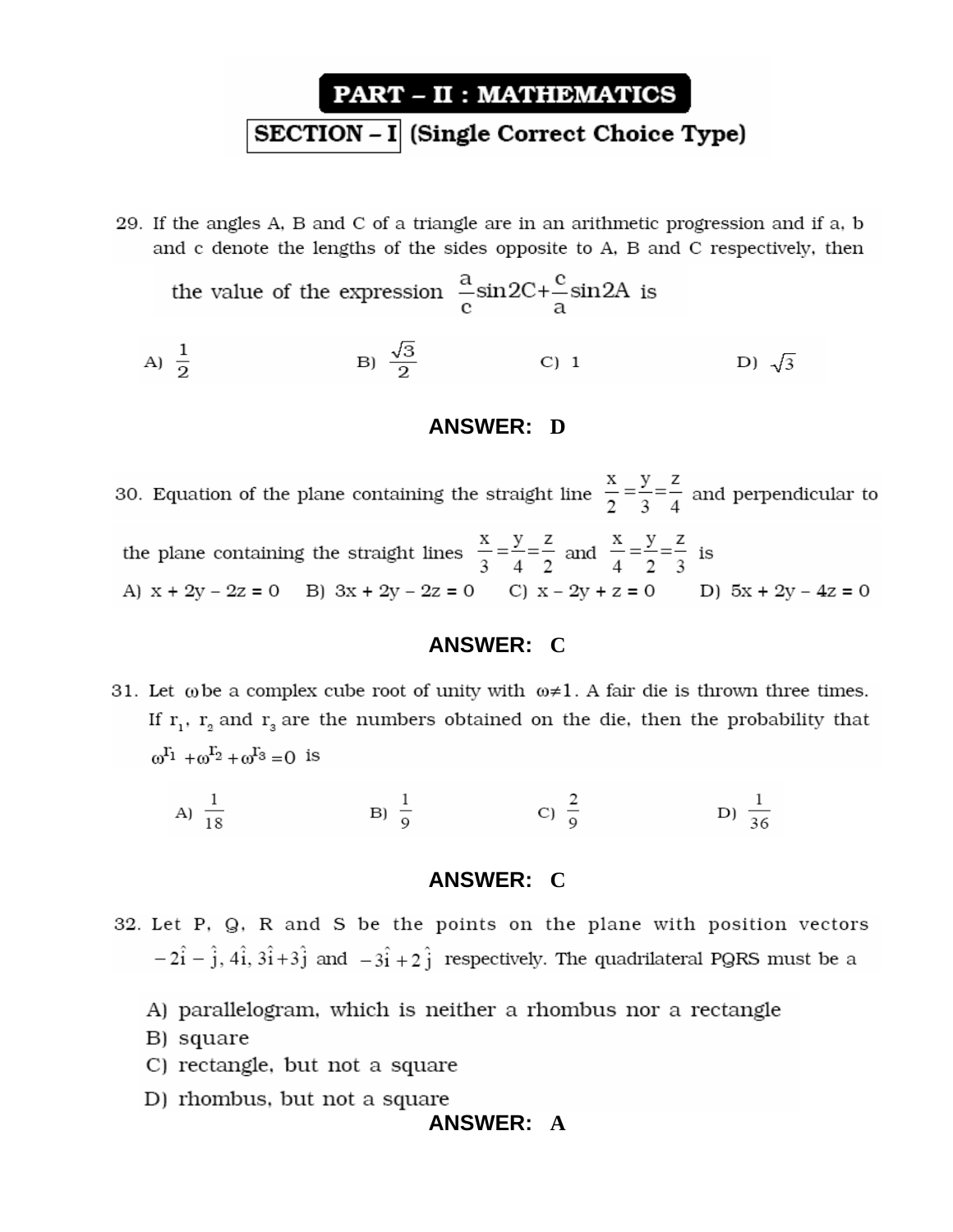33. The number of 3x3 matrices A whose entries are either 0 or 1 and for which the system

$$
A\begin{bmatrix} x \\ y \\ z \end{bmatrix} = \begin{bmatrix} 1 \\ 0 \\ 0 \end{bmatrix}
$$
 has exactly two distinct solutions, is

 $A)$  O B)  $2^9 - 1$  $C) 168$ D) 2

## **ANSWER: A**

34. The value of 
$$
\lim_{x \to 0} \frac{1}{x^3} \int_{0}^{x} \frac{t \ln(1+t)}{t^4 + 4} dt
$$
 is

A) 0 \t\t B) 
$$
\frac{1}{12}
$$
 \t\t C)  $\frac{1}{24}$  \t\t D)  $\frac{1}{64}$ 

## **ANSWER: B**

35. Let p and q be real numbers such that  $p \neq 0$ ,  $p^3 \neq q$  and  $p^3 \neq -q$ . If  $\alpha$  and  $\beta$  are nonzero complex numbers satisfying  $\alpha + \beta = -p$  and  $\alpha^3 + \beta^3 = q$ , then a quadratic equation having  $\frac{\alpha}{\beta}$  and  $\frac{\beta}{\alpha}$  as its roots is

A) 
$$
(p^3 + q) x^2 - (p^3 + 2q) x + (p^3 + q) = 0
$$
 B)  $(p^3 + q) x^2 - (p^3 - 2q) x + (p^3 + q) = 0$   
\nC)  $(p^3 - q) x^2 - (5p^3 - 2q) x + (p^3 - q) = 0$  D)  $(p^3 - q) x^2 - (5p^3 + 2q) x + (p^3 - q) = 0$ 

### **ANSWER: B**

36. Let f, g and h be real-valued functions defined on the interval [0, 1] by  $f(x) = e^{x^2} + e^{-x^2}$ ,  $g(x) = xe^{x^2} + e^{-x^2}$  and  $h(x) = x^2e^{x^2} + e^{-x^2}$ . If a, b and c denote, respectively, the absolute maximum of f, g and h on [0, 1], then

A) 
$$
a = b
$$
 and  $c \ne b$  B)  $a = c$  and  $a \ne b$   
C)  $a \ne b$  and  $c \ne b$  D)  $a = b = c$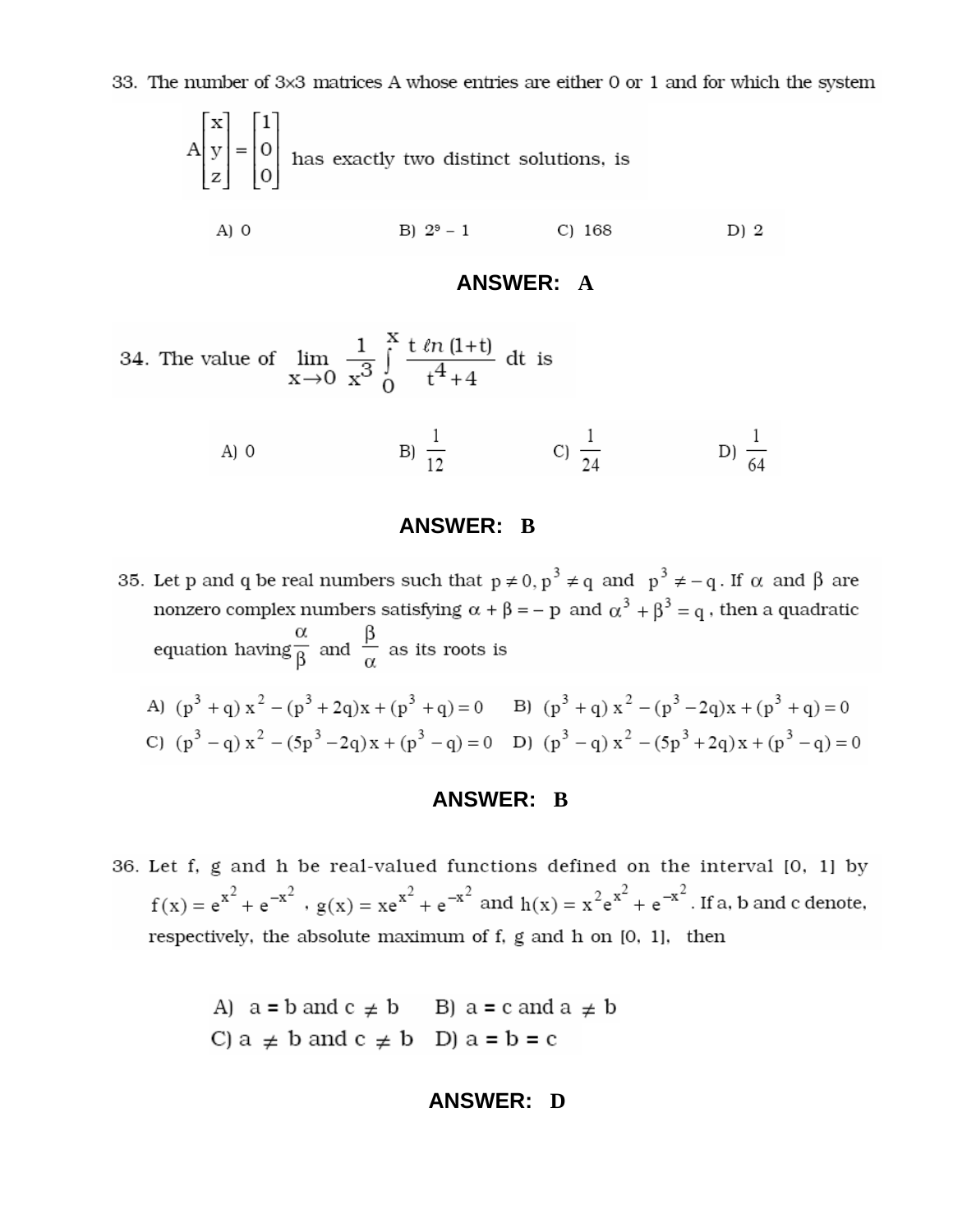# SECTION - II (Multiple Correct Choice Type)

37. Let A and B be two distinct points on the parabola  $y^2 = 4x$ . If the axis of the parabola touches a circle of radius r having AB as its diameter, then the slope of the line joining A and B can be

A) 
$$
-\frac{1}{r}
$$
 \t\t B)  $\frac{1}{r}$  \t\t C)  $\frac{2}{r}$  \t\t D)  $-\frac{2}{r}$ 

#### **ANSWER: C and D**

38. Let ABC be a triangle such that  $\angle ACB = \frac{\pi}{6}$  and let a, b and c denote the lengths of the sides opposite to A, B and C respectively. The value(s) of x for which  $a = x^2 + x + 1$ ,  $b = x^2 - 1$  and  $c = 2x + 1$  is (are)

A) 
$$
-(2+\sqrt{3})
$$
 B)  $1+\sqrt{3}$  C)  $2+\sqrt{3}$  D)  $4\sqrt{3}$ 

#### **ANSWER: B**

39. Let  $z_1$  and  $z_2$  be two distinct complex numbers and let  $z = (1 - t) z_1 + tz_2$  for some real number t with  $0 < t < 1$ . If Arg(w) denotes the principal argument of a nonzero complex number w, then

A) 
$$
|z - z_1| + |z - z_2| = |z_1 - z_2|
$$
  
\nB) Arg  $(z - z_1) = \text{Arg } (z - z_2)$   
\nC)  $\begin{vmatrix} z - z_1 & \overline{z} - \overline{z}_1 \\ z_2 - z_1 & \overline{z}_2 - \overline{z}_1 \end{vmatrix} = 0$   
\nD) Arg  $(z - z_1) = \text{Arg}(z_2 - z_1)$ 

### **ANSWER: A and C and D**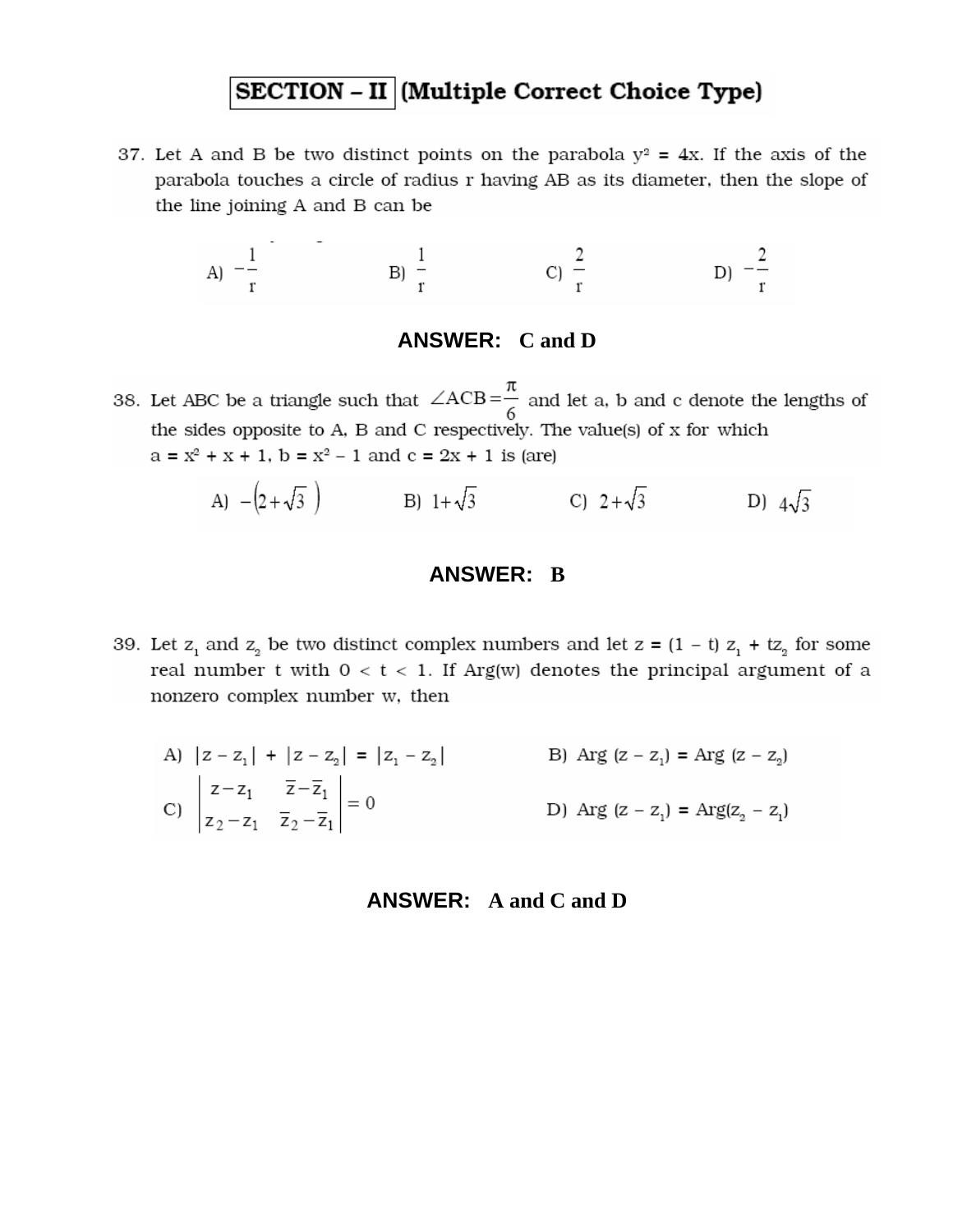40. Let f be a real-valued function defined on the interval  $(0, \infty)$  by  $\mathbf{f}(\mathbf{x}) = \ell n$ x+<br>] $\sqrt{1+\sin t}$ dt. Then which of the following statement(s) is (are) true ?

- A)  $f''(x)$  exists for all  $x \in (0, \infty)$
- B)  $f'(x)$  exists for all  $x \in (0, \infty)$  and f' is continuous on  $(0, \infty)$ , but not differentiable on  $(0, \infty)$
- C) there exists  $\alpha > 1$  such that  $|f'(x)| < |f(x)|$  for all  $x \in (\alpha, \infty)$
- D) there exists  $\beta > 0$  such that  $|f(x)| + |f'(x)| \leq \beta$  for all  $x \in (0, \infty)$

#### **ANSWER: B and C**

41. The value(s) of 
$$
\int_{0}^{1} \frac{x^4(1-x)^4}{1+x^2} dx
$$
 is (are)  
\nA)  $\frac{22}{7} - \pi$  \nB)  $\frac{2}{105}$  \nC) 0 \nD)  $\frac{71}{15} - \frac{3\pi}{2}$ 

#### **ANSWER: A**

 $SECTION - III$  (Paragraph Type)

#### Paragraph for Questions 42 to 44

Let p be an odd prime number and  $T_p$  be the following set of 2×2 matrices :

$$
T_p = \left\{ A = \begin{bmatrix} a & b \\ c & a \end{bmatrix} : a, b, c \in \{0, 1, 2, ..., p-1\} \right\}
$$

42. The number of A in  $\texttt{T}_{_{\texttt{p}}}$  such that A is either symmetric or skew-symmetric or both, and det (A) divisible by p is

A) 
$$
(p-1)^2
$$
 \t B) 2  $(p-1)$  \t C)  $(p-1)^2 + 1$  \t D)  $2p-1$ 

#### **ANSWER: D**

43. The number of A in  $T_p$  such that the trace of A is not divisible by p but det (A) is divisible by p is

[Note: The trace of a matrix is the sum of its diagonal entries.]

A)  $(p-1)(p^2 - p + 1)$  B)  $p^3 - (p-1)^2$  C)  $(p-1)^2$  D)  $(p-1)(p^2 - 2)$ 

#### **ANSWER: C**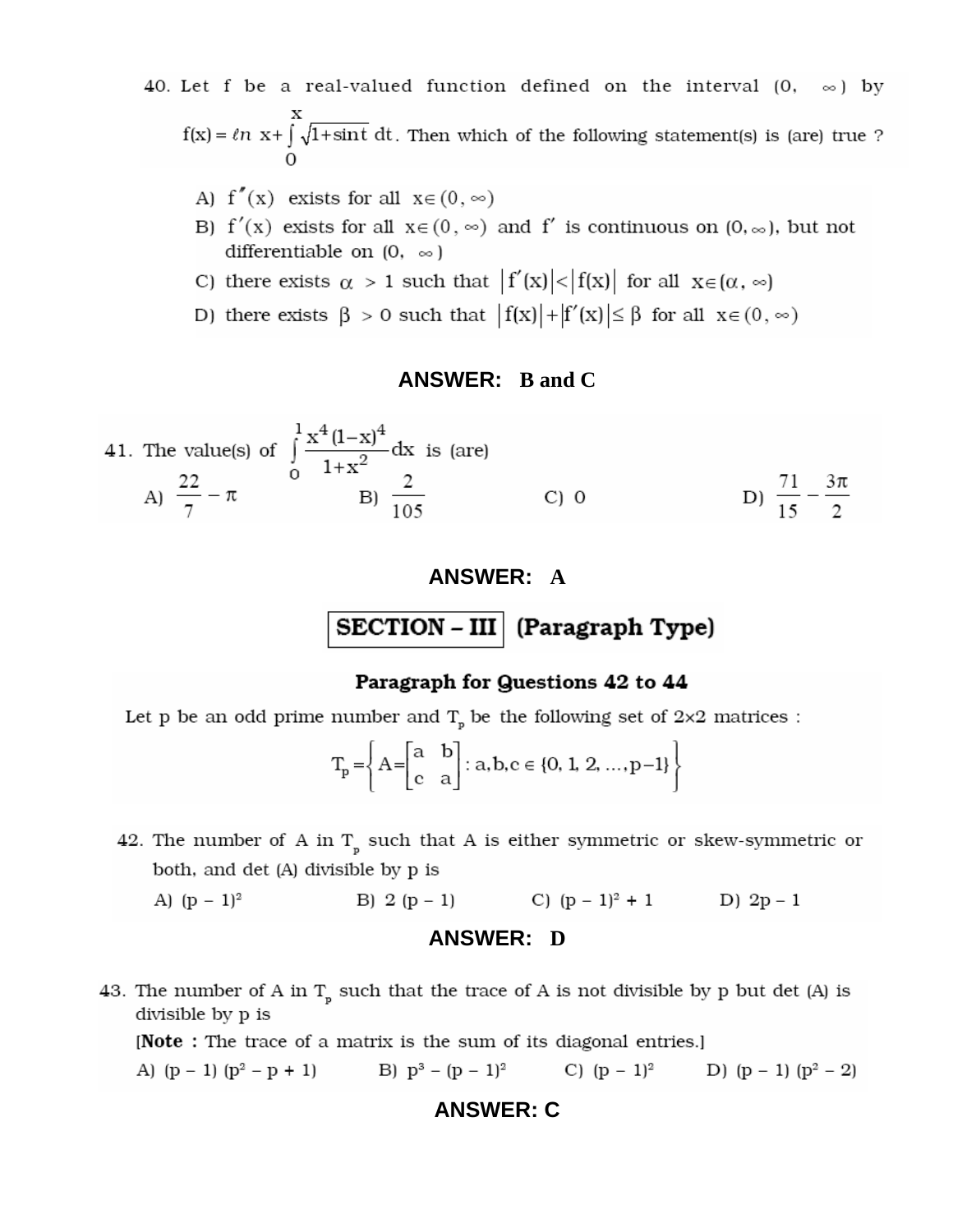44. The number of A in  $T_{p}$  such that det (A) is not divisible by p is B)  $p^3 - 5p$  C)  $p^3 - 3p$  D)  $p^3 - p^2$ A)  $2p^2$ 

#### **ANSWER: D**

#### Paragraph for Questions 45 to 46

The circle  $x^2 + y^2 - 8x = 0$  and hyperbola  $\frac{x^2}{9} - \frac{y^2}{4} = 1$  intersect at the points A and B.

- 45. Equation of a common tangent with positive slope to the circle as well as to the hyperbola is
	- A)  $2x-\sqrt{5}y-20=0$  B)  $2x-\sqrt{5}y+4=0$
	- C)  $3x 4y + 8 = 0$  D)  $4x 3y + 4 = 0$

#### **ANSWER: B**

46. Equation of the circle with AB as its diameter is A)  $x^2 + y^2 - 12x + 24 = 0$ B)  $x^2 + y^2 + 12x + 24 = 0$ C)  $x^2 + y^2 + 24x - 12 = 0$ D)  $x^2 + y^2 - 24x - 12 = 0$ 

#### **ANSWER: A**

# **SECTION** – IV (Integer Type)

47. The number of values of  $\theta$  in the interval  $\left(-\frac{\pi}{2}, \frac{\pi}{2}\right)$  such that  $\theta \neq \frac{n\pi}{5}$  for  $n = 0, \pm 1, \pm 2$  and  $\tan \theta = \cot 5\theta$  as well as  $\sin 2\theta = \cos 4\theta$  is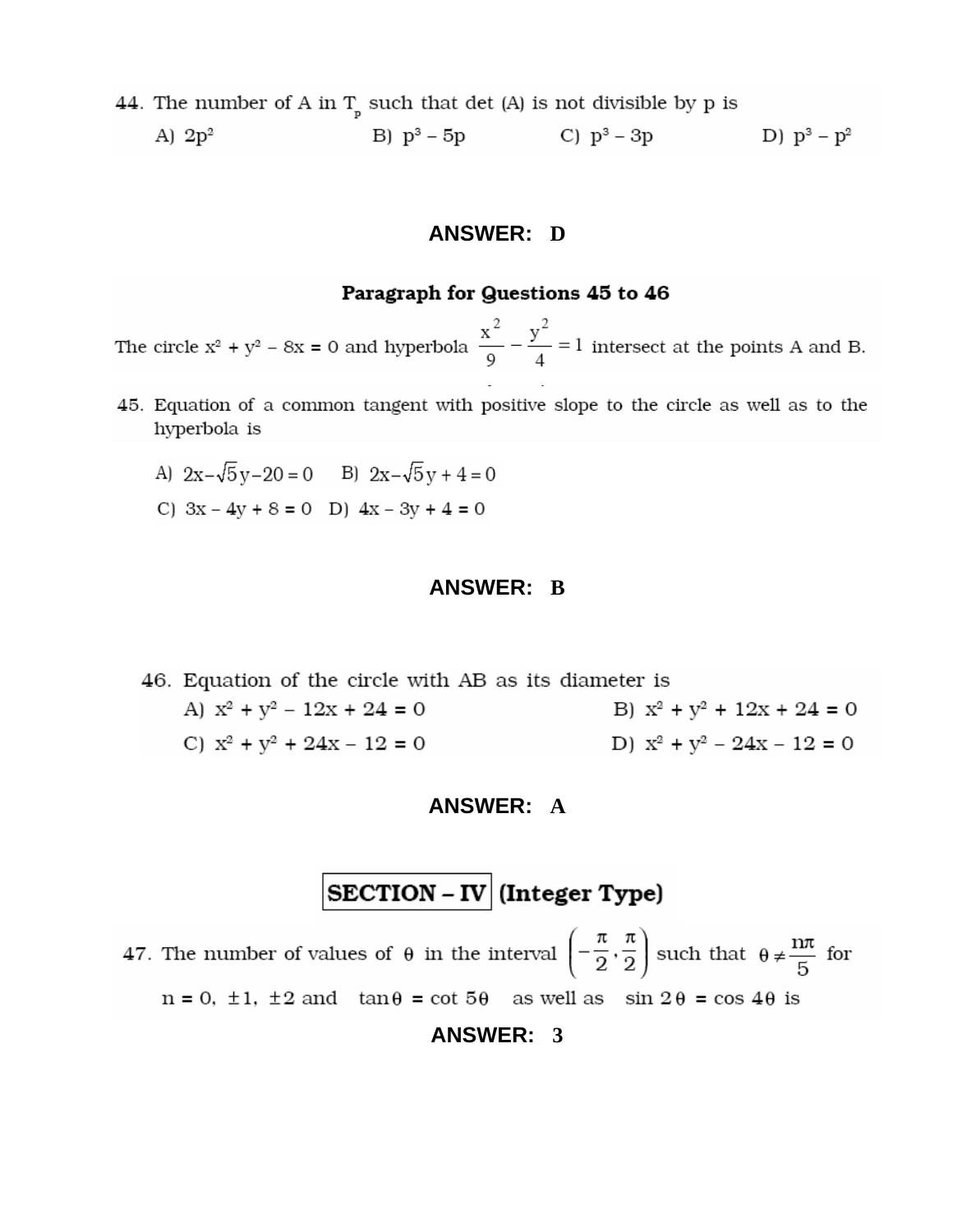48. The maximum value of the expression  $\frac{1}{\sin^2 \theta + 3 \sin \theta \cos \theta + 5 \cos^2 \theta}$ 

#### **ANSWER: 2**

49. If  $\vec{a}$  and  $\vec{b}$  are vectors in space given by  $\vec{a} = \frac{\hat{i} - 2\hat{j}}{\sqrt{5}}$  and  $\vec{b} = \frac{2\hat{i} + \hat{j} + 3\hat{k}}{\sqrt{14}}$ , then the  $( \rightarrow \rightarrow )$   $[ (\rightarrow \rightarrow )$   $( \rightarrow \rightarrow )$ 

value of 
$$
\left(2\vec{a} + \vec{b}\right) \cdot \left[\left(\vec{a} \times \vec{b}\right) \times \left(\vec{a} - 2\vec{b}\right)\right]
$$
 is

# **ANSWER: 5**

50. The line 2x + y = 1 is tangent to the hyperbola  $\frac{x^2}{a^2} - \frac{y^2}{b^2} = 1$ . If this line passes through the point of intersection of the nearest directrix and the x-axis, then the eccentricity of the hyperbola is

#### **ANSWER: 2**

51. If the distance between the plane  $Ax - 2y + z = d$  and the plane containing the lines

$$
\frac{x-1}{2} = \frac{y-2}{3} = \frac{z-3}{4}
$$
 and 
$$
\frac{x-2}{3} = \frac{y-3}{4} = \frac{z-4}{5}
$$
 is  $\sqrt{6}$ , then  $|d|$  is

#### **ANSWER: 6**

52. For any real number x, let [x] denote the largest integer less than or equal to x. Let  $f$  be a real valued function defined on the interval  $[-10, 10]$  by

 $f(x)\!=\!\begin{cases} \begin{array}{ll} x-[x] & \text{if}\,[x]\; \text{is odd}, \\ 1+[x]-x & \text{if}\,[x]\; \text{is even} \end{array} \end{cases}$ Then the value of  $\frac{\pi^2}{10} \int_{-10}^{10} f(x) \cos \pi x \, dx$  is

#### **ANSWER: 4**

53. Let  $\omega$  be the complex number  $\cos \frac{2\pi}{3} + i \sin \frac{2\pi}{3}$ . Then the number of distinct complex numbers z satisfying  $\begin{vmatrix} z+1 & \omega & \omega^2 \\ \omega & z+\omega^2 & 1 \\ \omega^2 & 1 & z+\omega \end{vmatrix} = 0$  is equal to

**ANSWER: 1**

is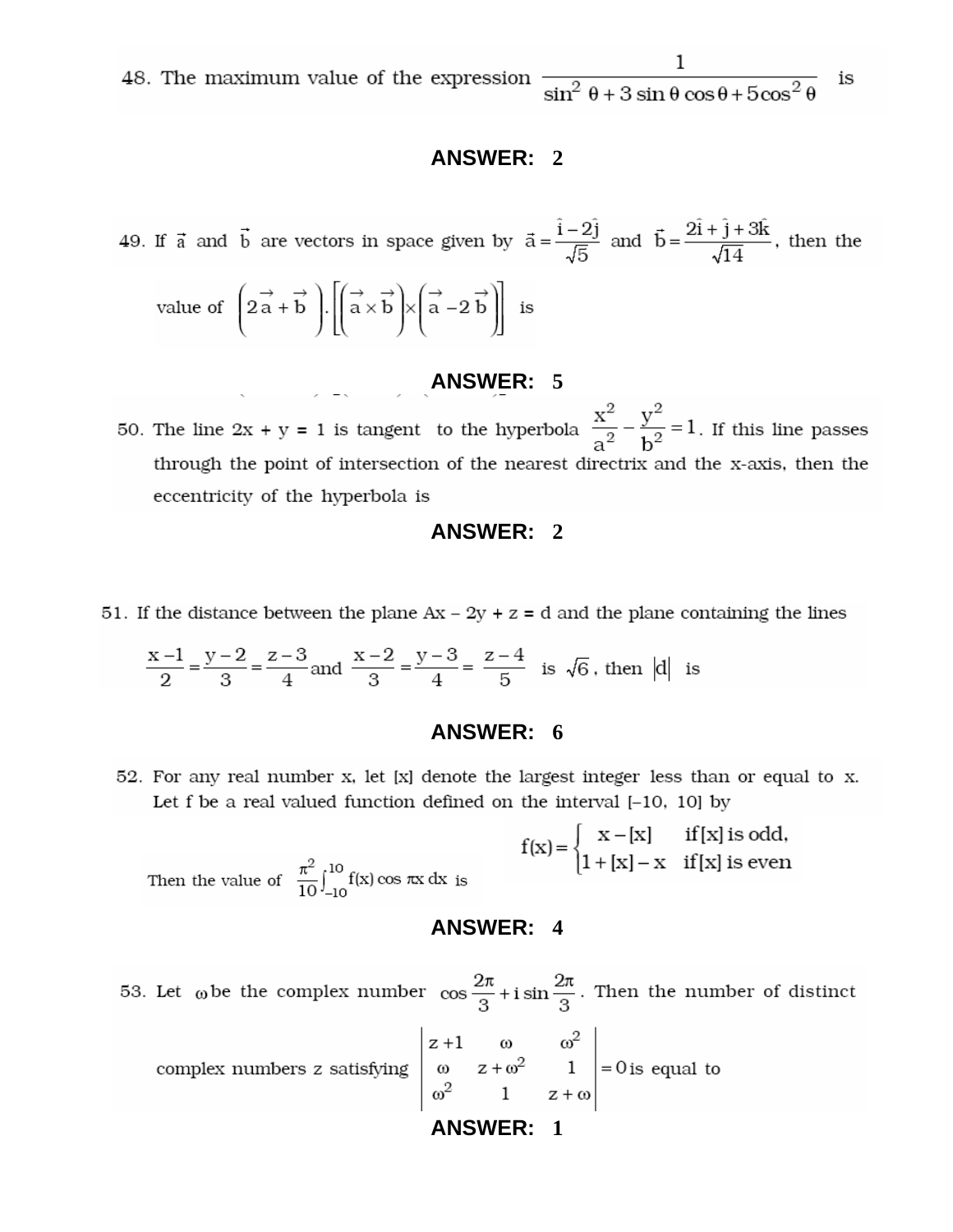54. Let  $S_k$ ,  $k = 1, 2, ..., 100$ , denote the sum of the infinite geometric series whose first term is  $\frac{k-1}{k!}$  and the common ratio is  $\frac{1}{k}$ . Then the value of  $\frac{100^2}{100!} + \sum_{k=1}^{100} |(k^2 - 3k + 1)S_k|$ is

#### **ANSWER: 3**

55. The number of all possible values of  $\theta$ , where  $0 < \theta < \pi$ , for which the system of equations

$$
(y + z) \cos 3\theta = (xyz) \sin 3\theta
$$

$$
x \sin 3\theta = \frac{2 \cos 3\theta}{y} + \frac{2 \sin 3\theta}{z}
$$

$$
(xyz) \sin 3\theta = (y + 2z) \cos 3\theta + y \sin 3\theta
$$

have a solution  $(x_{_{\!0}},\,y_{_{\!0}},\,z_{_{\!0}})$  with  $y_0\,z_0\neq 0\,,$  is

### **ANSWER: 3**

56. Let f be a real-valued differentiable function on  $R$  (the set of all real numbers) such that  $f(1) = 1$ . If the y-intercept of the tangent at any point  $P(x, y)$  on the curve  $y = f(x)$ is equal to the cube of the abscissa of  $P$ , then the value of  $f(-3)$  is equal to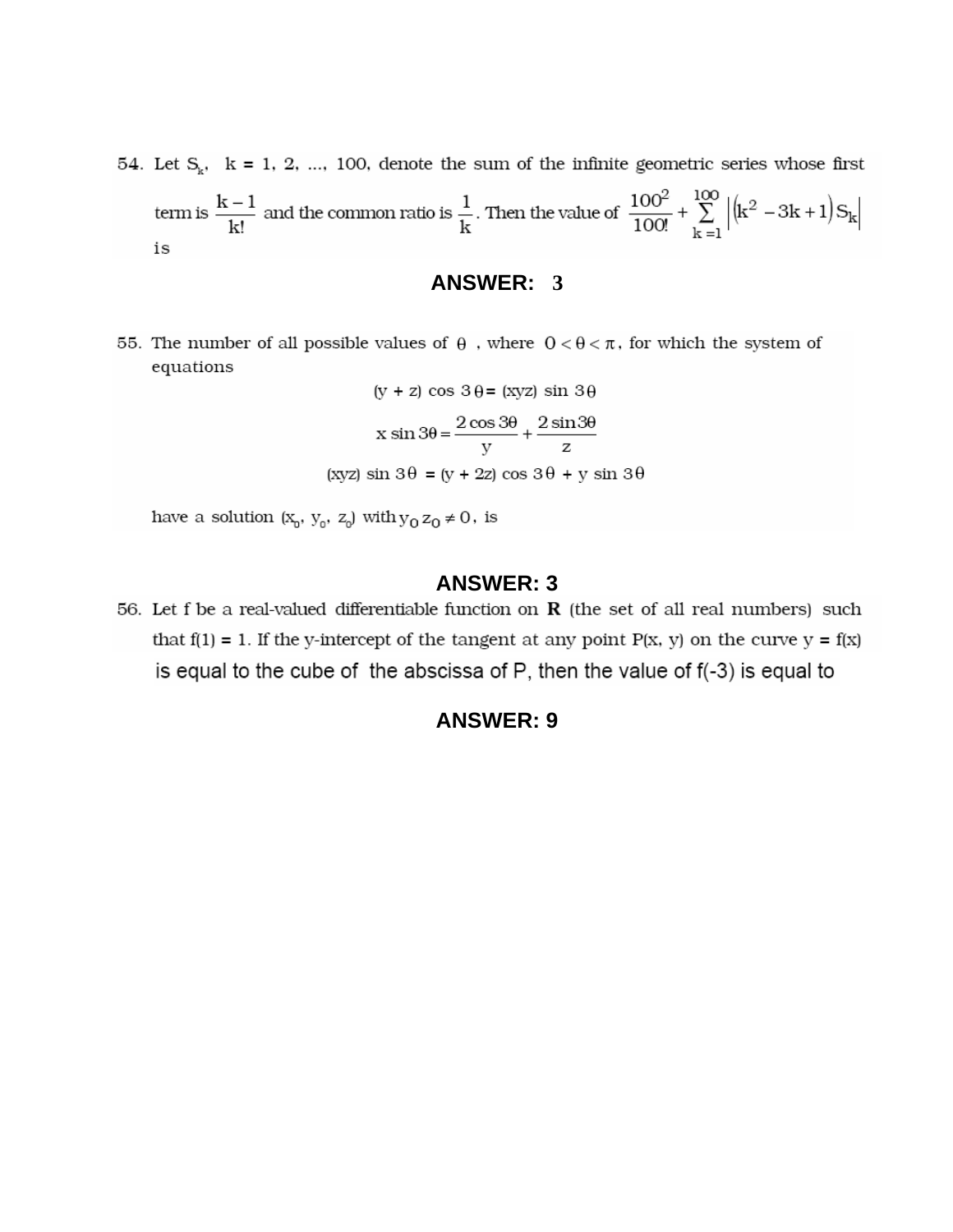![](_page_15_Picture_0.jpeg)

 **(Single Correct Choice Type)** 

57. Consider a thin square sheet of side L and thickness t, made of a material of resistivity  $\rho$ . The resistance between two opposite faces, shown by the shaded areas in the figure is

![](_page_15_Picture_3.jpeg)

A) directly proportional to L

C) independent of L

B) directly proportional to t D) independent of t

### **ANSWER: C**

58. A real gas behaves like an ideal gas if its

- A) pressure and temperature are both high
- B) pressure and temperature are both low
- C) pressure is high and temperature is low
- D) pressure is low and temperature is high

### **ANSWER: D**

59. Incandescent bulbs are designed by keeping in mind that the resistance of their filament increases with the increase in temperature. If at room temperature, 100 W, 60 W and 40 W bulbs have filament resistances  $R_{100}$ ,  $R_{60}$  and  $R_{40}$ , respectively, the relation between these resistances is

A) 
$$
\frac{1}{R_{100}} = \frac{1}{R_{40}} + \frac{1}{R_{60}}
$$
  
\nB)  $R_{100} = R_{40} + R_{60}$   
\nC)  $R_{100} > R_{60} > R_{40}$   
\nD)  $\frac{1}{R_{100}} > \frac{1}{R_{60}} > \frac{1}{R_{40}}$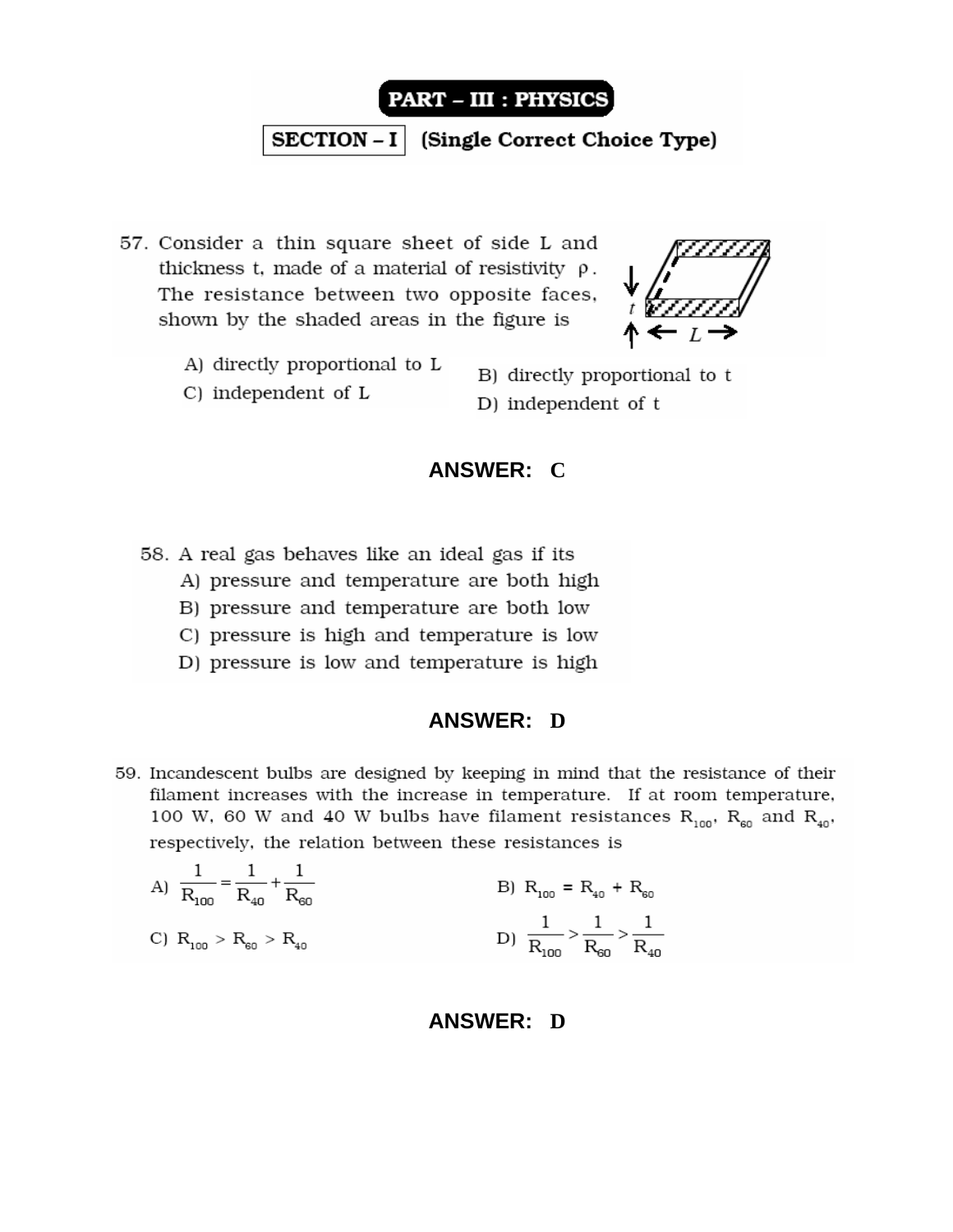60. To verify Ohm's law, a student is provided with a test resistor  $R_r$ , a high resistance  $R_1$ , a small resistance  $R_2$ , two identical galvanometers  $G_1$  and  $G_2$ , and a variable voltage source V. The correct circuit to carry out the experiment is

![](_page_16_Figure_1.jpeg)

### **ANSWER: C**

- 61. An AC voltage source of variable angular frequency  $\,\omega$  and fixed amplitude  $\mathrm{V_{0}}$  is connected in series with a capacitance C and an electric bulb of resistance R (inductance zero). When  $\omega$  is increased
	- A) the bulb glows dimmer
	- B) the bulb glows brighter
	- C) total impedance of the circuit is unchanged
	- D) total impedance of the circuit increases

# **ANSWER: B**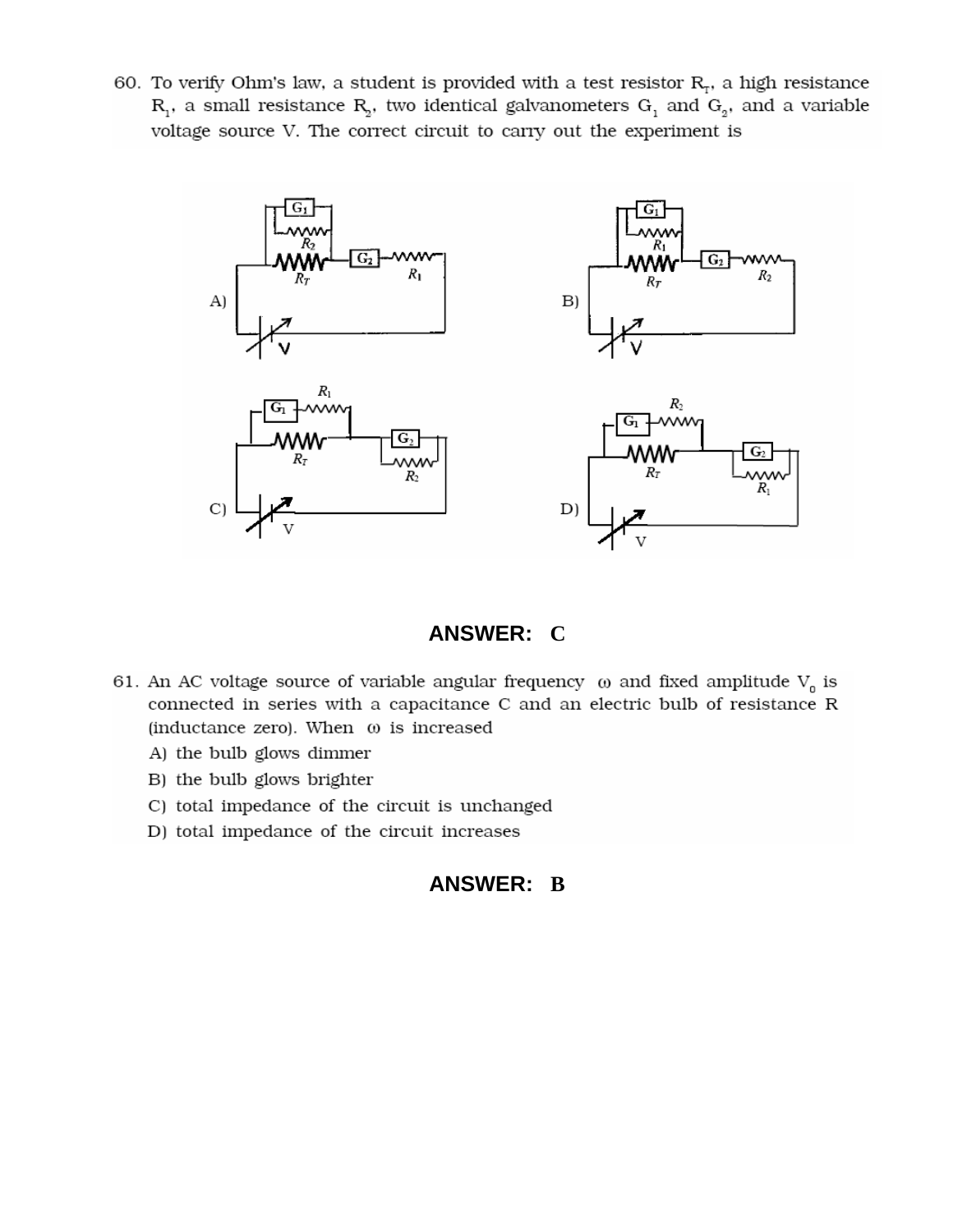62. A thin flexible wire of length L is connected to two adjacent fixed points and carries a current I in the clockwise direction, as shown in the figure. When the system is put in a uniform magnetic field of strength B going into the plane of the paper, the wire takes the shape of a circle. The tension in the wire is

![](_page_17_Figure_1.jpeg)

#### **ANSWER: C**

63. A block of mass m is on an inclined plane of angle  $\theta$ . The coefficient of friction between the block and the plane is  $\mu$  and  $\tan \theta > \mu$ . The block is held stationary by applying a force P parallel to the plane. The direction of force pointing up the plane is taken to be positive. As P is varied from P<sub>1</sub>= mg(sin $\theta$  –  $\mu$  cos $\theta$ ) to P<sub>2</sub>= mg(sin $\theta$  +  $\mu$  cos $\theta$ ), the frictional force f versus P graph will look like

![](_page_17_Figure_4.jpeg)

![](_page_17_Figure_5.jpeg)

#### **ANSWER: A**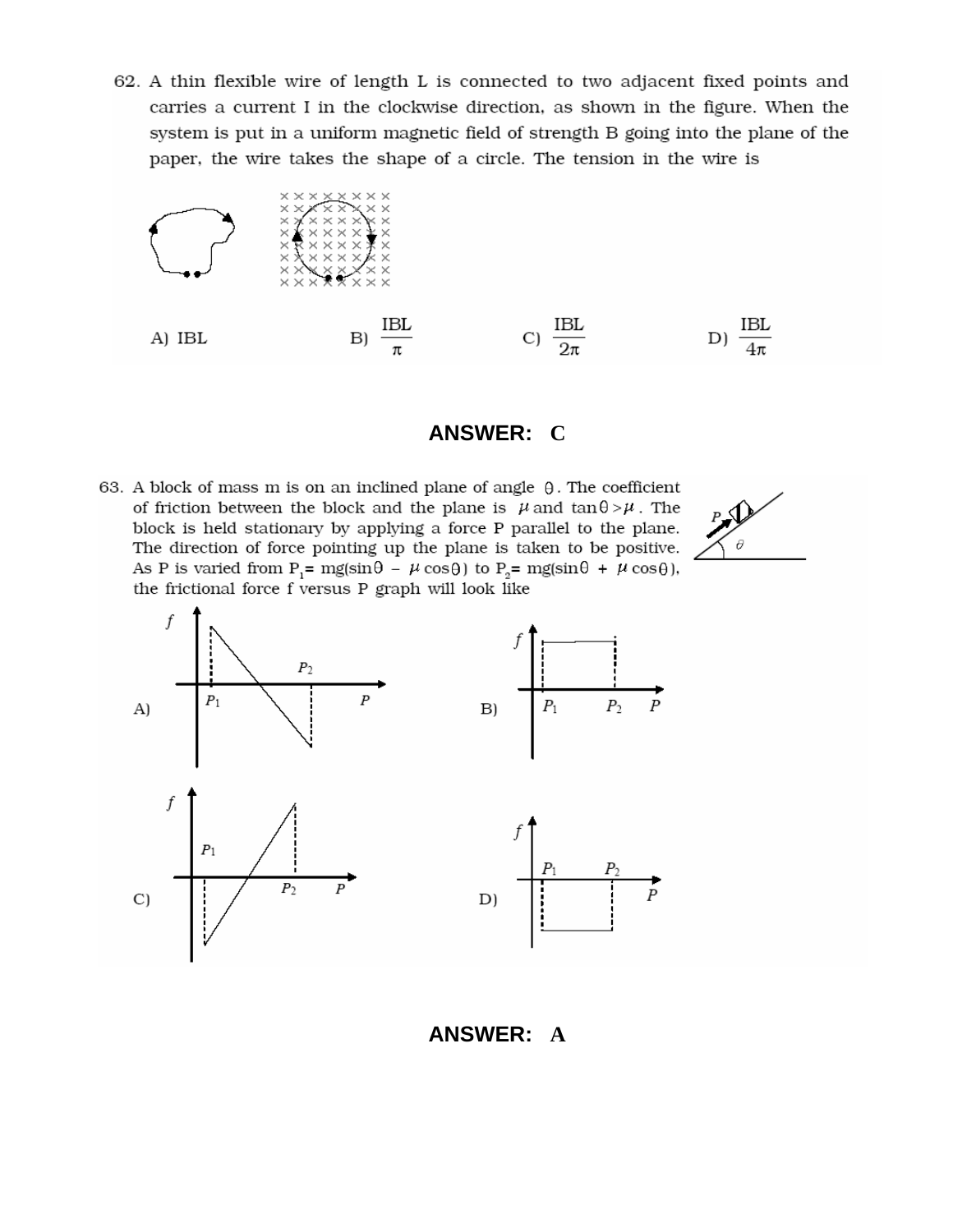64. A thin uniform annular disc (see figure) of mass M has outer radius 4R and inner radius 3R. The work required to take a unit mass from point P on its axis to infinity is

![](_page_18_Figure_1.jpeg)

A) 
$$
\frac{2GM}{7R}(4\sqrt{2}-5)
$$
 B)  $-\frac{2GM}{7R}(4\sqrt{2}-5)$  C)  $\frac{GM}{4R}$  D)  $\frac{2GM}{5R}(\sqrt{2}-1)$ 

#### **ANSWER: A**

# SECTION - II (Multiple Correct Choice Type)

- 65. A few electric field lines for a system of two charges  $Q_1$  and  $Q_2$  fixed at two different points on the x-axis are shown in the figure. These lines suggest that
	- A)  $|Q_1| > |Q_2|$

B) 
$$
|Q_1| < |Q_2|
$$

- C) at a finite distance to the left of  $Q_1$  the electric field is zero
- D) at a finite distance to the right of  $Q_2$  the electric field is zero

#### **ANSWER: A and D**

- 66. A student uses a simple pendulum of exactly 1m length to determine g, the acceleration due to gravity. He uses a stop watch with the least count of 1 sec for this and records 40 seconds for 20 oscillations. For this observation, which of the following statement(s) is (are) true?
	- A) Error  $\Delta T$  in measuring T, the time period, is 0.05 seconds
	- B) Error  $\Delta T$  in measuring T, the time period, is 1 second
	- C) Percentage error in the determination of  $g$  is  $5\%$
	- D) Percentage error in the determination of  $g$  is 2.5%

### **ANSWER: A and C**

![](_page_18_Picture_17.jpeg)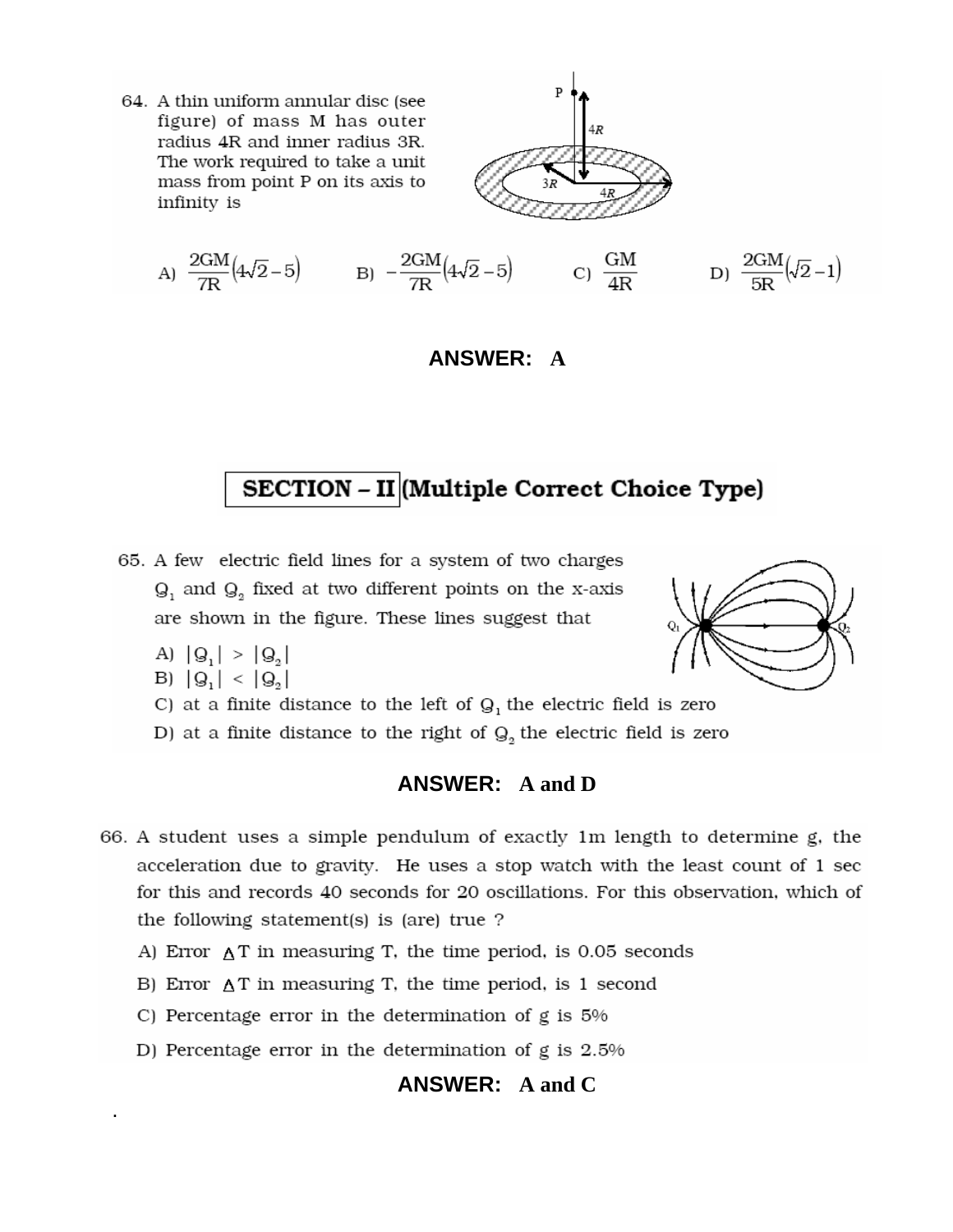- 67. A point mass of 1 kg collides elastically with a stationary point mass of 5 kg. After their collision, the 1 kg mass reverses its direction and moves with a speed of 2  $ms<sup>-1</sup>$ . Which of the following statement(s) is (are) correct for the system of these two masses ?
	- A) Total momentum of the system is 3  $kg \text{ ms}^{-1}$
	- B) Momentum of 5 kg mass after collision is 4 kg  $ms^{-1}$
	- C) Kinetic energy of the centre of mass is 0.75 J
	- D) Total kinetic energy of the system is 4 J

#### **ANSWER: A and C**

- 68. A ray OP of monochromatic light is incident on the face AB of prism ABCD near vertex B at an incident angle of  $60^\circ$  (see figure). If the refractive index of the material of the prism is  $\sqrt{3}$ , which of the following is (are) correct?
	- A) The ray gets totally internally reflected at face CD
	- B) The ray comes out through face AD
	- C) The angle between the incident ray and the emergent ray is  $90^{\circ}$
	- D) The angle between the incident ray and the emergent ray is  $120^\circ$

#### **ANSWER:** A and B and C

- 69. One mole of an ideal gas in initial state A undergoes a cyclic process ABCA, as shown in the figure. Its pressure at A is  $P_0$ . Choose the correct option(s) from the following A) Internal energies at A and B are the same B) Work done by the gas in process AB is  $P_0V_a \ln 4$ 
	- C) Pressure at C is  $\frac{P_0}{4}$ D) Temperature at C is  $\frac{T_0}{4}$

### ANSWER:  $A$  and  $B$  and  $C$  and  $D$

![](_page_19_Figure_15.jpeg)

![](_page_19_Figure_16.jpeg)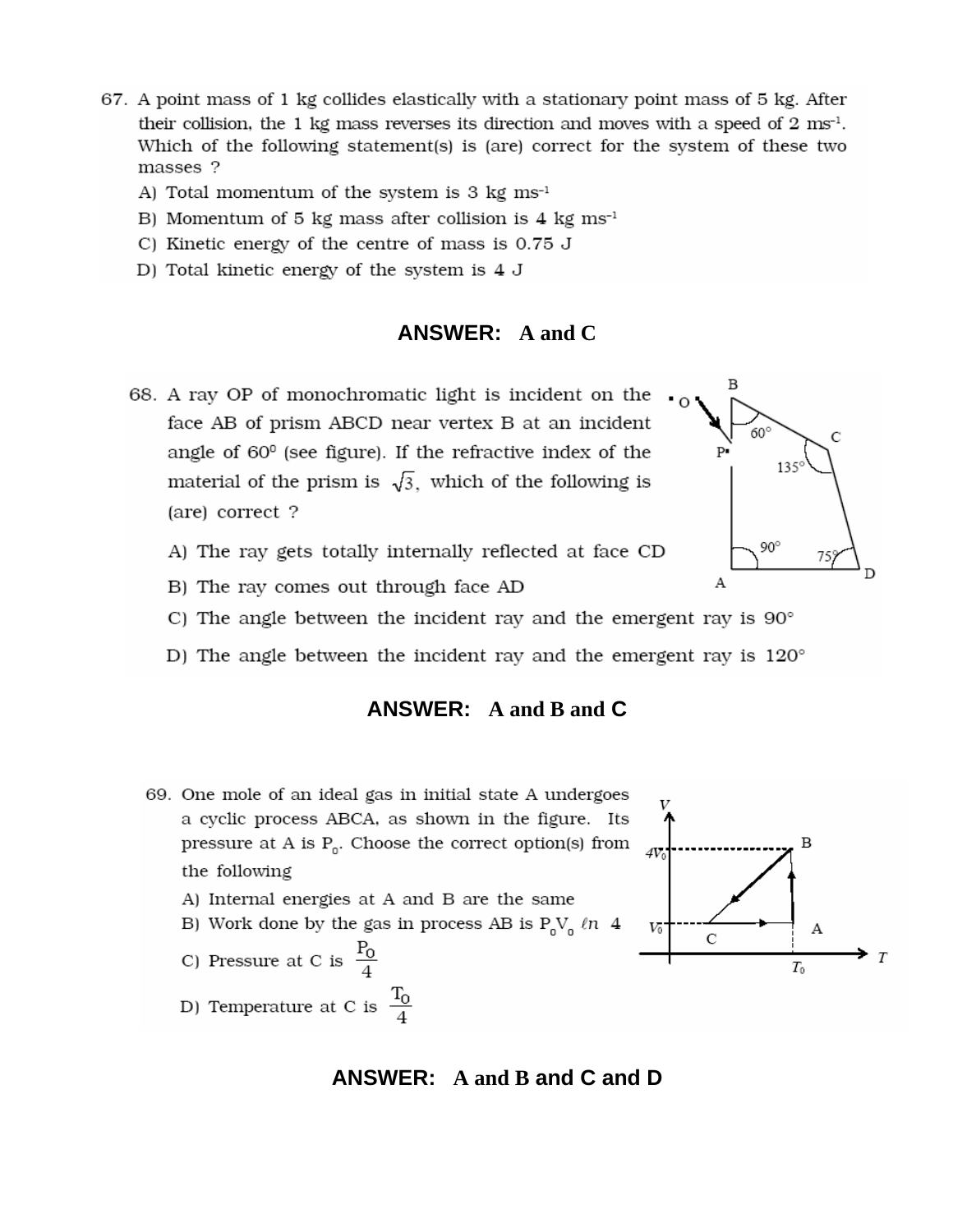# $SECTION - III | (Paragraph Type)$

#### Paragraph for Questions 70 to 72

When a particle of mass m moves on the x-axis in a potential of the form  $V(x) = kx^2$ , it performs simple harmonic motion. The corresponding time period is proportional to  $\sqrt{\frac{\text{m}}{\text{k}}}$ , as can be seen easily using dimensional analysis. However, the motion of a particle can be periodic even when its potential energy increases on both sides of  $x = 0$  in a way different from  $kx^2$  and its total energy is such that the particle does not escape to infinity. Consider a particle of mass m moving on the x-axis. Its potential energy is  $V(x) = \alpha x^4$  ( $\alpha > 0$ ) for |x| near the origin and becomes a constant equal to  $V_{0}^{\text{}}$  for  $|x| \ge X_0$  (see figure).

![](_page_20_Figure_3.jpeg)

70. If the total energy of the particle is  $E$ , it will perform periodic motion only if C)  $V_0 > E > 0$  D)  $E > V_0$ B)  $E > 0$ A)  $E < 0$ 

### **ANSWER: B or C or (B and C) Option C implies option B.**

71. For periodic motion of small amplitude  $A$ , the time period  $T$  of this particle is proportional to

A) 
$$
A\sqrt{\frac{m}{\alpha}}
$$
 \t B)  $\frac{1}{A}\sqrt{\frac{m}{\alpha}}$  \t C)  $A\sqrt{\frac{\alpha}{m}}$  \t D)  $\frac{1}{A}\sqrt{\frac{\alpha}{m}}$ 

#### **ANSWER: B**

![](_page_20_Figure_9.jpeg)

![](_page_20_Figure_10.jpeg)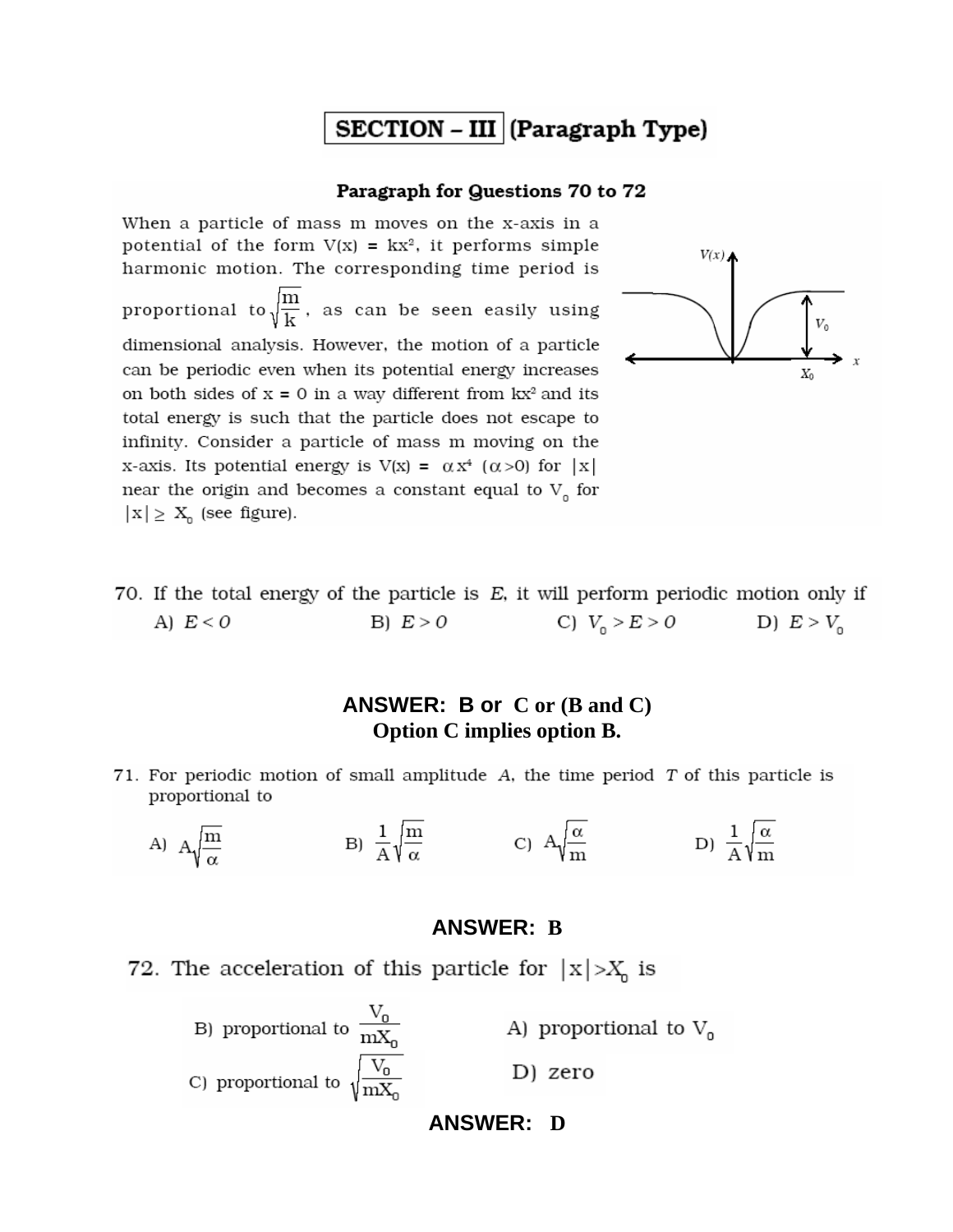#### Paragraph for Questions 73 to 74

Electrical resistance of certain materials, known as superconductors, changes abruptly from a nonzero value to zero as their temperature is lowered below a critical  $T_c(0)$ temperature  $T_c(0)$ . An interesting property of superconductors is that their critical temperature becomes smaller than  $T_c(0)$ if they are placed in a magnetic field, i.e., the critical temperature  $\mathrm{T_{c}}$  (B) is a function of the magnetic field strength B. The dependence of  $T_c$  (B) on B is shown in the figure.

![](_page_21_Figure_2.jpeg)

73. In the graphs below, the resistance R of a superconductor is shown as a function of its temperature T for two different magnetic fields  $B<sub>1</sub>$  (solid line) and  $B<sub>2</sub>$  (dashed line). If  $B_2$  is larger than  $B_1$ , which of the following graphs shows the correct variation of R with T in these fields?

![](_page_21_Figure_4.jpeg)

![](_page_21_Figure_5.jpeg)

74. A superconductor has  $T_c$  (0) = 100 K. When a magnetic field of 7.5 Tesla is applied, its  $T_c$  decreases to 75 K. For this material one can definitely say that when B) B = 5 Tesla, 75 K <  $\rm T_c$  (B) < 100 K A) B = 5 Tesla,  $T_c$  (B) = 80 K C) B = 10 Tesla, 75 K < T<sub>c</sub>(B) < 100 K D) B = 10 Tesla, T<sub>c</sub>(B) = 70 K

#### **ANSWER: B**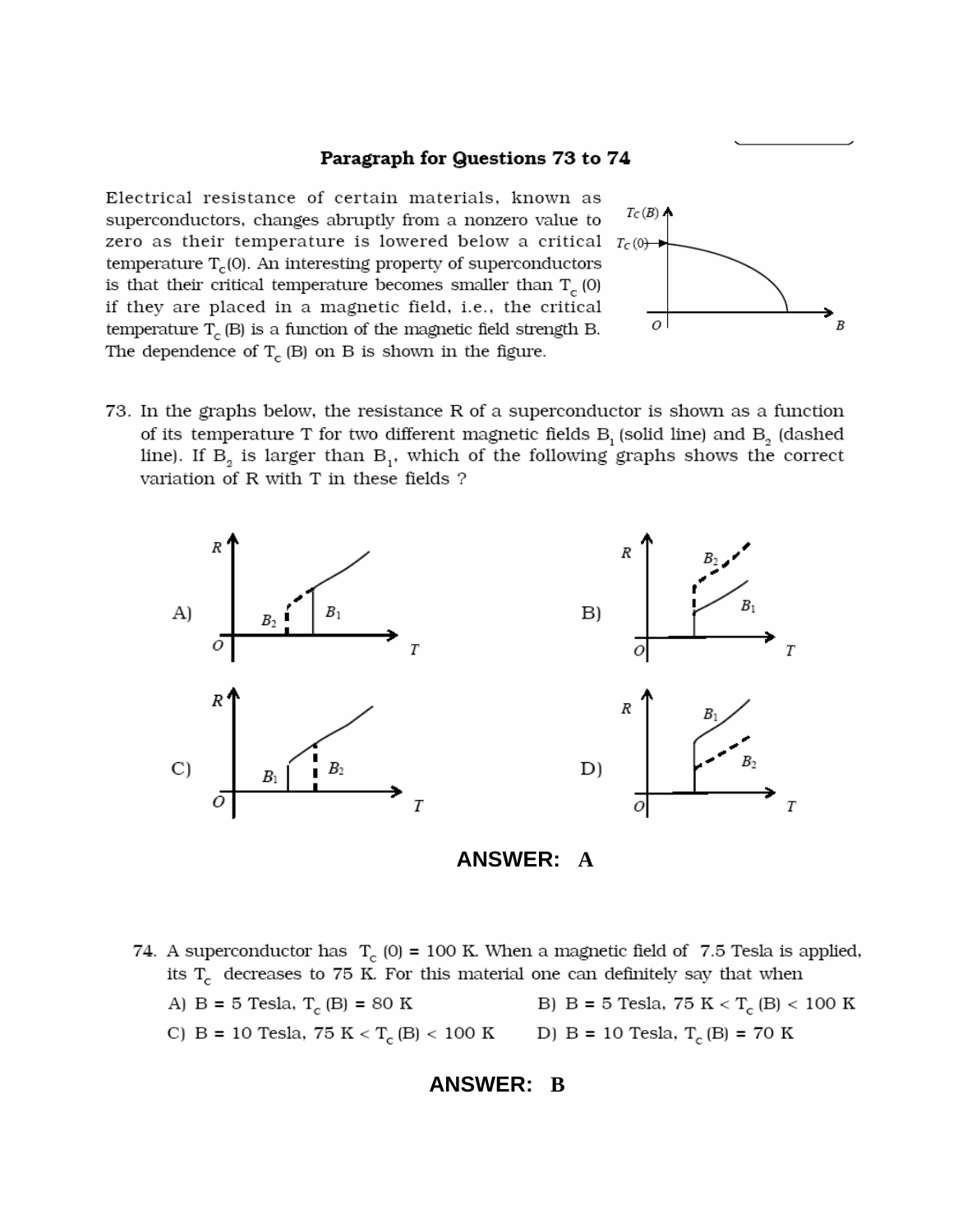# SECTION - IV (Integer Type)

75. The focal length of a thin biconvex lens is 20cm. When an object is moved from a distance of 25cm in front of it to 50cm, the magnification of its image changes from  $m_{25}$  to  $m_{50}$ . The ratio  $\frac{m_{25}}{m_{50}}$  is

# **ANSWER: 6**

76. An  $\alpha$ -particle and a proton are accelerated from rest by a potential difference of 100V. After this, their de Broglie wavelengths are  $\lambda_{\alpha}$  and  $\lambda_{p}$  respectively. The ratio  $\frac{\lambda_p}{\lambda_q}$ , to the nearest integer, is

### **ANSWER: 3**

77. When two identical batteries of internal resistance  $1\Omega$  each are connected in series across a resistor R, the rate of heat produced in R is  $J_i$ . When the same batteries are connected in parallel across R, the rate is  $J_2$ . If  $J_1 = 2.25 J_2$  then the value of R in  $\Omega$  is

#### **ANSWER: 4**

78. Two spherical bodies A (radius 6 cm) and B (radius 18 cm) are at temperatures  $T_1$ and  $T_a$ , respectively. The maximum intensity in the emission spectrum of A is at 500 nm and in that of B is at 1500 nm. Considering them to be black bodies, what will be the ratio of the rate of total energy radiated by A to that of B?

#### **ANSWER: 9**

79. When two progressive waves  $y_1 = 4 \sin(2x - 6t)$  and  $y_2 = 3 \sin\left(2x - 6t - \frac{\pi}{2}\right)$  are superimposed, the amplitude of the resultant wave is